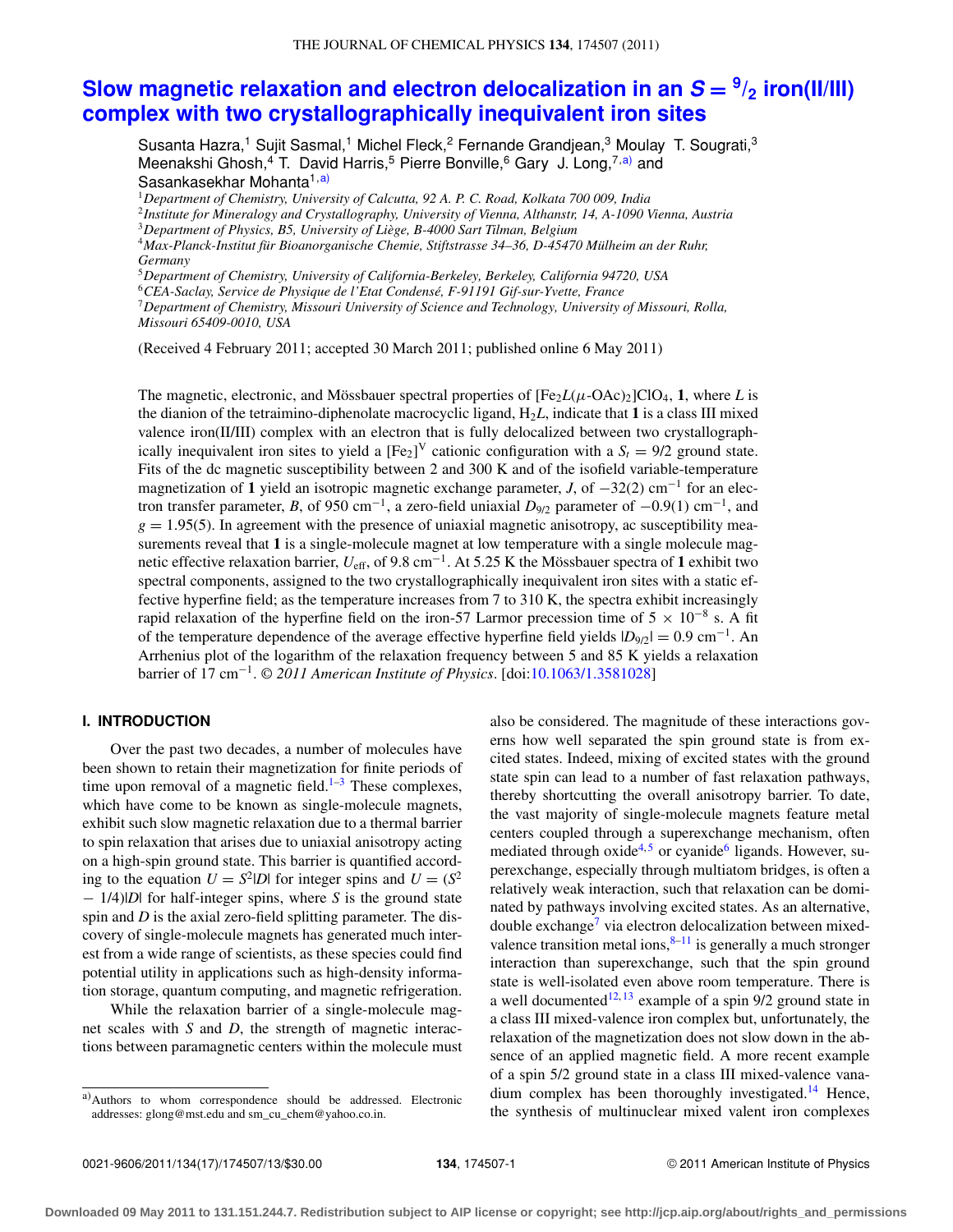<span id="page-1-0"></span>

CHART 1. The macrocyclic ligands,  $H_2L$  and  $H_2L<sup>1</sup>$ , used in the preparation of **1**, left, and **2**, right, respectively.

with various ligands is a promising route for the discovery of new complexes exhibiting desirable magnetic properties for applications in fields such as molecular electronics and computing.<sup>[15](#page-11-11)</sup>

Extensive multidisciplinary research into mixed-valence iron complexes has led, through experimental, theoretical, and computational studies,  $9-11, 16-24$  $9-11, 16-24$  $9-11, 16-24$  $9-11, 16-24$  $9-11, 16-24$  to an enhanced insight into the iron-ligand electron-transfer process and the associated magnetic double exchange mechanism. Further, valence-trapped, class II, and valence-delocalized, class III, mixed-valence iron complexes<sup>[8](#page-11-6)</sup> have been reported in several metalloproteins<sup>25, [26](#page-12-3)</sup> and iron–sulfur proteins.<sup>[27–](#page-12-4)[29](#page-12-5)</sup>

Although several valence-trapped iron(II)-iron(III) complexes have been reported,  $17, 18$  $17, 18$  there are only a few examples,  $\frac{12, 13, 19}{ }$  $\frac{12, 13, 19}{ }$  $\frac{12, 13, 19}{ }$  $\frac{12, 13, 19}{ }$  $\frac{12, 13, 19}{ }$  $\frac{12, 13, 19}{ }$  $\frac{12, 13, 19}{ }$  of highly valence-delocalized complexes existing as  $Fe^{2.5+}Fe^{2.5+}$  containing complexes, i.e.,  $[Fe_2]^\text{V}$ containing complexes. Only three of these complexes have been characterized by x-ray diffraction, magnetic mea-surements, and Mössbauer spectroscopy.<sup>12, [19](#page-12-8)</sup> An  $S_t = 9/2$ spin ground state has been found in  $[(Me<sub>3</sub> tacn)Fe(\mu OH$ <sub>3</sub>Fe(Me<sub>3</sub>tacn)]<sub>2</sub>, where Me<sub>3</sub>tacn = *N*, *N'*, *N''*-trimethyl-1,4,7-triazacyclononane, $12,13$  $12,13$  as shown by the temperature dependence of the molar magnetic susceptibility but, unfortunately, the magnetic relaxation remains too fast at 4.2 K in the absence of an applied magnetic field to observe the magnetic hyperfine splitting in its Mössbauer spectrum. Further, there are only a few complexes exhibiting borderline class II/III behavior.<sup>[20](#page-12-9)</sup> Thus, the design of mixed-valence iron(II)iron(III) complexes in which the electronic delocalization can be varied from slow to fast, i.e., from valence trapped class II complexes, to partly delocalized class II/III complexes, to completely delocalized class III complexes, is an ongoing challenge.

A fully valence-delocalized  $\text{Fe}^{2.5+}\text{Fe}^{2.5+}$  class III di-iron complex containing two crystallographically *equivalent* iron ions coordinated to the dianionic tetraimino-diphenolate ligand,  $L^1$ , see the right portion of Chart [1,](#page-1-0) has been reported by Nag and co-workers,<sup>19</sup> and it was anticipated that changes in the ligand and, hence, the di-iron coordination environment might yield differing rates of valence-electron delocalization and/or of magnetic relaxation.

By combining synthetic chemistry that yields a new ligand, *L*, and its associated iron complex, and a microscopic and macroscopic study of its physical properties, we have identified a fully valence-delocalized di-iron complex in which the two iron ions are crystallographically *inequivalent*, with a negative axial zero-field splitting that acts on the  $S = \frac{9}{2}$ ground state to engender slow magnetic relaxation at low temperature. To the best of our knowledge, this complex provides the first example of single-molecule magnetic behavior through double-exchange.

#### **II. EXPERIMENTAL**

## **A. Materials**

All the reagents and solvents were purchased from commercial sources and used as received. The mononuclear iron(III) complex,  $[Fe(H<sub>2</sub> L)(H<sub>2</sub>O)Cl](ClO<sub>4</sub>)<sub>2</sub> \cdot 2H<sub>2</sub>O$ , where H<sub>2</sub>*L* is the macrocyclic ligand shown in the left portion of Chart [1,](#page-1-0) has been prepared by using the method reported  $\degree$  earlier, except that 2, 2'-dimethyl-1,3-diaminopropane replaced 1,3-diaminopropane.

# **B.** Synthesis of  $[Fe<sub>2</sub>L(μ$ -OAc)<sub>2</sub>]ClO<sub>4</sub>

 $[Fe<sub>2</sub>L(\mu$ -OAc)<sub>2</sub>]ClO<sub>4</sub>, **1**, was synthesized under oxygenfree dry dinitrogen by using standard Schlenk techniques. Solid NaOAc (0.082 g, 1 mmol) and  $Fe(CIO<sub>4</sub>)<sub>2</sub> \cdot 6H<sub>2</sub>O$ (0.063g, 0.25 mmol) were added sequentially to a 25 ml stirred acetonitrile-ethanol (2:3) solution of  $[Fe(H<sub>2</sub>*L*)(H<sub>2</sub>*O*)Cl](ClO<sub>4</sub>)<sub>2</sub> \cdot 2H<sub>2</sub>O (0.201 g, 0.25 mmol).$ After stirring for 2 h, the dark slurry was filtered to remove any suspended particles and the filtrate was cooled to  $10\degree$ C a temperature at which a black crystalline precipitate containing diffraction quality single crystals resulted. The crystals were collected by filtration, washed with ethanol, and dried in vacuum. Yield: 148 mg (75%). Anal. Calc. for Fe2C32H40N4O10Cl: C, 48.79; H, 5.12; N, 7.11. Found: C, 48.70; H, 5.10; N, 7.03. FT-IR (cm**−**1, KBr): ν(C–H), 2960 w;  $\nu(C = N)$ , 1625 s;  $\nu_{as}(CO_2)$ , 1557 m;  $\nu_s(CO_2)$ , 1404 m; ν(ClO4), 1088 vs, 622 w.

## **C. Physical measurements**

The C, H, and N elemental analyses were performed with a Perkin-Elmer 2400 II analyzer. The infrared spectra have been recorded between 400 and 4000 cm−<sup>1</sup> on a Bruker-Optics Alpha-T spectrophotometer in KBr disks. Absorbance spectra were obtained with a Hitachi U-3501 spectrophotometer.

The Mössbauer spectra have been measured between 5.25 and 310 K in a Janis Supervaritemp cryostat with a constant-acceleration spectrometer, which utilized a rhodium matrix cobalt-57 source and was calibrated at 295 K with α-iron powder. The Mössbauer spectral absorbers contained 90 mg/cm2 of microcrystalline **1** mixed with boron nitride.

Variable-temperature magnetic studies have been carried out with a Quantum Design MPMS SQUID magnetometer. A crystalline powder sample of **1** was placed in a gel capsule and the crystallites were anchored by adding eicosane into the capsule, taking care that the crystallites were well surrounded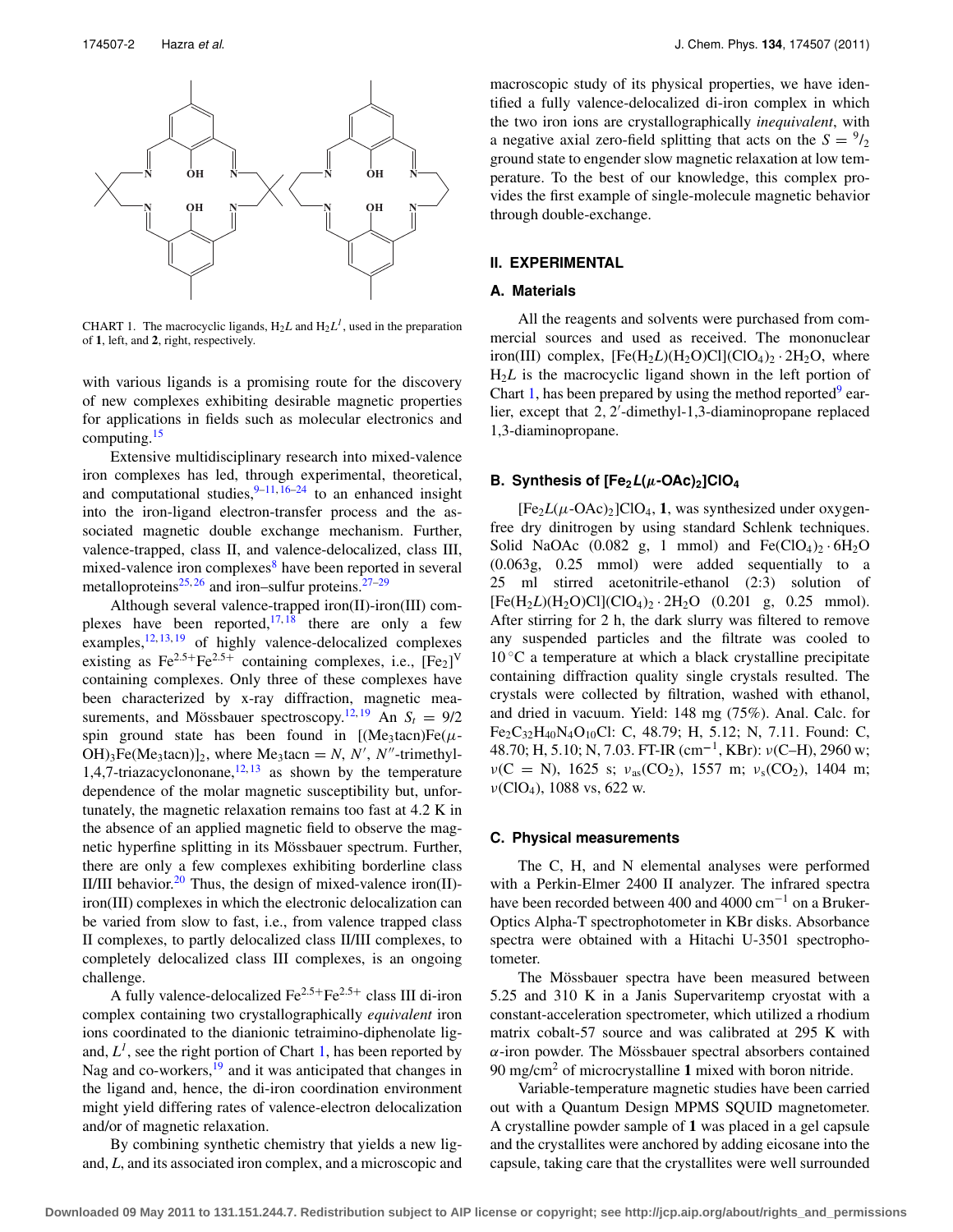by the eicosane. The observed long moments were corrected for the known slightly temperature dependent contribution of the gel capsule and eicosane. A diamagnetic correction of −0.000 350 emu/mol of complex, obtained from tables of Pascal's constants, was applied to the observed molar magnetic susceptibilities. The long moment of **1** has been measured after zero-field cooling to 2 K and subsequent warming to 300 K in a sequence of fields of 0.1, 0.5, 1, and 0.02 T with zero-field cooling between each applied field measurement. The magnetization of **1** was subsequently measured at 2 K between 0 and 7 T. Magnetization data were also collected between 1.8 and 10 K under a range of dc fields. In general, when fitting the magnetization data, several different values of *E* could be obtained and had little to no effect on the goodness-of-fit, depending only on the input values for *E*. In addition, often multiple fits of similar quality provided slightly different values of *g* and *D*. As such, the average values of these parameters are reported, with the standard deviations given in parentheses. Finally, some fits gave positive values for *D*, but ac susceptibility measurements demonstrate that *D* must be negative. Thus, only the magnitude of *D* was considered when calculating the average value and standard deviation. Ac magnetic susceptibility data have been collected both in a zero dc field between 1.74 and 2.1 K and in a 0.04 mT ac field at frequencies between 1 and 1488 Hz.

Cyclic voltametric measurements have been carried out with a Bioanalytical System EPSILON electrochemical analyzer at a scan rate of 100 mV/s. The concentration of the supporting electrolyte, tetraethylammonium perchlorate, was 0.1 M, whereas that of the complex was 1 mM. The measurements were carried out in acetonitrile solution with a platinum working electrode, a platinum auxiliary electrode, and an aqueous Ag/AgCl reference electrode. The reference electrode was separated from the bulk solution using a tetra- and ethylammonium perchlorate in acetonitrile salt bridge.

#### **D. Crystal structure determination**

The single-crystal structure of **1** has been determined at 120 and 293 K with a Nonius Kappa diffractometer equipped with a CCD-area detector, by collecting 641 frames with  $\varphi$ - and  $\omega$ -increments of one degree with a counting time of 25 s per frame. The crystal-to-detector distance was 30 mm. The reflection data were processed with the Non-ius DENZO-SMN<sup>[30](#page-12-10)</sup> programs and corrected for Lorentz polarization, background, and absorption effects. The crystal structure was determined by direct methods, and subsequent Fourier and difference Fourier syntheses, followed by fullmatrix least-squares refinements on  $F^2$  using SHELXL-97.<sup>[31](#page-12-11)</sup> All the hydrogen atoms were inserted at calculated positions with isotropic thermal parameters and further refined freely. An anisotropic refinement of the nonhydrogen atoms and an unrestrained isotropic refinement of the hydrogen atoms converged to an *R*-value of 0.0626 for  $I > 2\sigma(I)$  at 120 K. The details of the refinement are given in Tables [I](#page-2-0) and S1 and full details for both the 120 and 293 K structures are given in the crystallographic information files, see the supplementary material.<sup>32</sup>

<span id="page-2-0"></span>TABLE I. Crystallographic results for **1**.

| Parameter                                  | 1,120 K                         | 1,293 K                         |  |
|--------------------------------------------|---------------------------------|---------------------------------|--|
| Empirical formula                          | $Fe2C32H40ClN4O10$              | $Fe2C32H40ClN4O10$              |  |
| Formula weight, g/mol                      | 787.83                          | 787.83                          |  |
| Crystal color                              | <b>Black</b>                    | <b>Black</b>                    |  |
| Crystal system                             | Monoclinic                      | Monoclinic                      |  |
| Space group                                | P2/c                            | P2/c                            |  |
| $a, \AA$                                   | 16.094(1)                       | 16.241(3)                       |  |
| b, Å                                       | 10.900(1)                       | 11.086(2)                       |  |
| $c, \AA$                                   | 21.692(2)                       | 21.795(4)                       |  |
| $\alpha,$ $\degree$                        | 90                              | 90                              |  |
| $\beta,$ $^{\circ}$                        | 106.289(3)                      | 105.82(1)                       |  |
| $\gamma,$                                  | 90                              | 90                              |  |
| $V, \AA^3$                                 | 3652.6(5)                       | 3775.5(9)                       |  |
| Ζ                                          | 4                               | 4                               |  |
| $T$ , $K$                                  | 120(2)                          | 293(3)                          |  |
| $2\theta$                                  | $8.30 - 69.90$                  | $8.18 - 61.04$                  |  |
| $\mu$ , mm <sup>-1</sup>                   | 0.926                           | 0.896                           |  |
| $\rho_{\text{calcd}}$ , g cm <sup>-3</sup> | 1.433                           | 1.386                           |  |
| F(000)                                     | 1636                            | 1636                            |  |
| Scan mode                                  | $\varphi$ - and $\omega$ -scans | $\varphi$ - and $\omega$ -scans |  |
| Number of frames                           | 641                             | 641                             |  |
| Scan time per frame, s                     | 25                              | 25                              |  |
| Rotation width, °                          | $\mathbf{1}$                    | $\mathbf{1}$                    |  |
| Crystal-detector-dist., mm                 | 30                              | 30                              |  |
| Absorption correction                      | Multiscan                       | Multiscan                       |  |
| $T_{\min}$                                 | 0.9465                          | 0.9651                          |  |
| $T_{\rm max}$                              | 0.9552                          | 0.9736                          |  |
| Index ranges                               | $-25 \le h \le 25$              | $-23 \le h \le 23$              |  |
|                                            | $-17 \leq k \leq 17$            | $-15 \le k \le 15$              |  |
|                                            | $-34 \le l \le 34$              | $-31 \le l \le 31$              |  |
| Reflections collected                      | 31157                           | 21936                           |  |
| Independent reflections $(Rint)$           | 15974 (0.0263)                  | 11463 (0.0872)                  |  |
| Goodness of fit                            | 1.124<br>1.005                  |                                 |  |
| $R_1^a/\text{w}R_2^b$ $(I > 2\sigma(I))$   | 0.0626/0.1861<br>0.0804/0.2229  |                                 |  |
| $R_1^{\,a}/wR_2^{\,b}$ (for all data)      | 0.0858/0.1980                   | 0.2204/0.2850                   |  |

<span id="page-2-1"></span> ${}^{a}R_{1} = [\sum ||F_{0}| - |F_{c}||/\sum |F_{0}|].$ 

<span id="page-2-2"></span> ${}^{\text{b}}$ w $R_2 = [\sum w (F_0^2 - F_c^2)^2 / \sum w F_0^4]^{1/2}.$ 

## **III. RESULTS AND DISCUSSION**

#### **A. Synthesis and characterization**

The  $[Fe<sub>2</sub>L(\mu$ -OAc)<sub>2</sub>]ClO<sub>4</sub>, **1**, complex, where *L* is the dianion of the tetraiminodiphenolate macrocyclic ligand, H2*L*, see Chart [1,](#page-1-0) is readily obtained in high yield from the reaction of  $[Fe(H<sub>2</sub> L)(H<sub>2</sub>O)Cl](ClO<sub>4</sub>)<sub>2</sub> \cdot 2H<sub>2</sub>O, Fe(ClO<sub>4</sub>)<sub>2</sub> \cdot 6H<sub>2</sub>O,$ and NaOAc in a 1:1:4 ratio under a dinitrogen atmosphere. The  $v_{C=N}$  infrared band in **1** appears at 1625 cm<sup>-1</sup> and the presence of perchlorate is indicated by the appearance of a very strong absorption at 1088 cm−<sup>1</sup> and a weak absorption at 622 cm−1. The two medium intensity absorptions observed at 1557 and 1404  $cm^{-1}$  can be assigned to the asymmetric and symmetric stretching modes of the bridging acetate ligands, respectively. The positions of the carboxylate stretching modes indicate that the two acetate ligands bridge the iron ions in the same fashion. $19,33$  $19,33$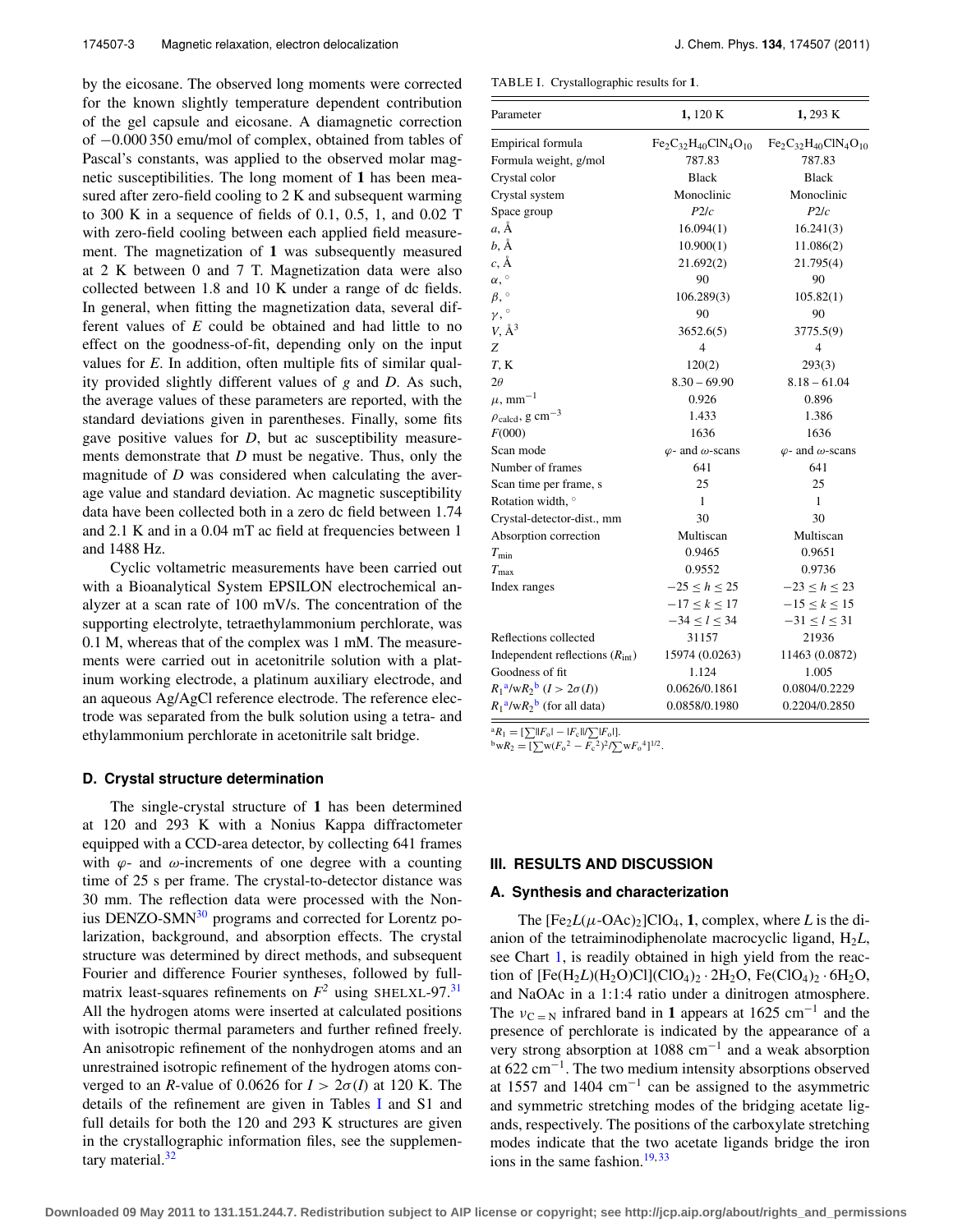<span id="page-3-0"></span>

FIG. 1. Crystal structure of  $[Fe<sub>2</sub>L(\mu-OAc)<sub>2</sub>]ClO<sub>4</sub>$ , 1. The hydrogen atoms have been omitted for clarity and the two perchlorate anions are each halfoccupied.

# **B. Structure of [Fe2L(***μ***-OAc)2]ClO4, 1**

The crystal structure of **1** is shown in Fig. [1](#page-3-0) and selected bond lengths and angles are given in Table [II.](#page-3-1) The structure of 1 reveals a heterobridged bis( $\mu$ -phenoxo)bis( $\mu$ -acetate) diiron complex containing the tetraiminodiphenolate macrocyclic dianionic ligand,  $L^{2-}$ , and two crystallographically inequivalent iron sites, both of which are hexacoordinated by two azomethine nitrogens, two bridging phenolate oxygens, and the two oxygens from the two bridging acetate ligands. The structure of **1** could not be refined in a higher symmetry group with only one crystallographically unique iron site. Even though, the environment of the two iron sites are similar, as described below, the two sites are crystallographically inequivalent with no symmetry element present that can connect the two sites even if refined in other space groups.

The basal plane of the slightly distorted octahedral coordination environment about the two distinct iron sites in **1** consists of N<sub>2</sub>O<sub>2</sub> derived from the  $L^{2-}$  ligand; two oxygens from the bridging acetate ligands occupy the axial positions. At 120 K, the average deviations from the least-squares  $N_2O_2$ basal planes about Fe(1) and Fe(2) are  $\pm 0.002$  and  $\pm 0.012$  Å, respectively, and Fe(1) and Fe(2) are displaced above the  $N_2O_2$  basal plane by 0.063(3) Å toward O(6) and by 0.068(3) Å toward  $O(5)$ , respectively.

A comparison of the 120 K bond distances and angles about Fe(1) and Fe(2) in **1**, see Table [II,](#page-3-1) reveals that the two coordination environments are very similar. More specifically, the Fe−O(phenoxo) bond distances of 2.016(2) and 2.023(2) Å for Fe(1) and  $2.014(2)$  and  $2.020(2)$  Å for Fe(2) are the *same* within their statistical errors. In contrast, the Fe−N bond distances of 2.122(2) and 2.127(2) Å for Fe(1) and 2.109(2) and 2.121(2) Å for Fe(2) and the Fe−O(acetate) bond distances of 2.032(2) and 2.079(2) Å for Fe(1) and 2.041(2) and 2.071(2) Å for Fe(2) are somewhat *different* within their statistical errors. These small differences result in a just barely significant difference in the summed bond lengths at the two iron sites, see Tables S2 and S3. Further, the *cisoid* angle range of 83.32◦ to 99.34◦ for Fe(1) and 83.87◦ to 99.51◦ for Fe(2) and the *transoid* angle range of 170.08◦ to 175.65◦ for Fe(1) and  $169.30°$  to  $175.31°$  for Fe(2) are virtually identical. Rather similar conclusions may be reached for the

<span id="page-3-1"></span>TABLE II. Bond distances, in Å, and bond angles, in deg, for **1** and a comparison with **2**.

|                           | 1,120 K   |                           |           | 2, 293 $K^a$ |  |
|---------------------------|-----------|---------------------------|-----------|--------------|--|
| $Fe(1) - O(3)$            | 2.032(2)  | $Fe(2)-O(4)$              | 2.041(2)  | 2.047(2)     |  |
| $Fe(1)-O(6)$              | 2.079(2)  | $Fe(2) - O(5)$            | 2.071(2)  | 2.061(2)     |  |
| $Fe(1)-O(1)$              | 2.023(2)  | $Fe(2) - O(1)$            | 2.020(2)  | 2.028(2)     |  |
| $Fe(1)-O(2)$              | 2.016(2)  | $Fe(2)-O(2)$              | 2.014(2)  | 2.036(2)     |  |
| $Fe(1) - N(1)$            | 2.127(2)  | $Fe(2) - N(4)$            | 2.121(2)  | 2.142(2)     |  |
| $Fe(1)-N(2)$              | 2.122(2)  | $Fe(2) - N(3)$            | 2.109(2)  | 2.139(2)     |  |
| $Fe(1)$ - $Fe(2)$         | 2.6093(6) |                           |           | 2.7414(8)    |  |
| $O(3)$ -Fe $(1)$ -O $(6)$ | 170.08(7) | $O(4)$ -Fe $(2)$ -O $(5)$ | 169.30(7) | 165.93(7)    |  |
| $O(1)$ -Fe $(1)$ -N $(2)$ | 175.65(7) | $O(1)$ -Fe $(2)$ -N $(3)$ | 175.31(8) | 175.45(8)    |  |
| $O(2)$ -Fe $(1)$ -N $(1)$ | 175.23(7) | $O(2)$ -Fe $(2)$ -N $(4)$ | 174.28(8) | 171.27(8)    |  |
| $O(3)$ -Fe $(1)$ -O $(1)$ | 85.74(7)  | $O(4)$ -Fe $(2)$ -O $(1)$ | 84.88(7)  | 87.07(8)     |  |
| $O(3)$ -Fe $(1)$ -O $(2)$ | 86.42(7)  | $O(4)$ -Fe $(2)$ -O $(2)$ | 86.35(7)  | 82.85(7)     |  |
| $O(3)$ -Fe $(1)$ -N $(1)$ | 97.50(7)  | $O(4)$ -Fe $(2)$ -N $(4)$ | 98.52(9)  | 88.46(8)     |  |
| $O(3)$ -Fe $(1)$ -N $(2)$ | 97.91(8)  | $O(4)$ -Fe $(2)$ -N $(3)$ | 98.65(8)  | 97.48(8)     |  |
| $O(6)$ -Fe $(1)$ -O $(1)$ | 87.20(7)  | $O(5)$ -Fe $(2)$ -O $(1)$ | 87.37(7)  | 84.59(8)     |  |
| $O(6)$ -Fe $(1)$ -O $(2)$ | 87.87(7)  | $O(5)$ -Fe $(2)$ -O $(2)$ | 87.67(7)  | 86.63(8)     |  |
| $O(6)$ -Fe $(1)$ -N $(1)$ | 88.62(7)  | $O(5)$ -Fe $(2)$ -N $(4)$ | 87.97(8)  | 102.06(8)    |  |
| $O(6)$ -Fe $(1)$ -N $(2)$ | 89.47(7)  | $O(5)$ -Fe $(2)$ -N $(3)$ | 89.52(8)  | 90.93(8)     |  |
| $O(1)$ -Fe $(1)$ -O $(2)$ | 99.34(7)  | $O(1)$ -Fe $(2)$ -O $(2)$ | 99.51(7)  | 95.17(6)     |  |
| $O(1)$ -Fe $(1)$ -N $(1)$ | 83.70(7)  | $O(1)$ -Fe $(2)$ -N $(4)$ | 84.00(8)  | 85.04(7)     |  |
| $O(2)$ -Fe $(1)$ -N $(2)$ | 83.32(7)  | $O(2)$ -Fe $(2)$ -N $(3)$ | 83.87(7)  | 85.31(7)     |  |
| $N(1)$ -Fe $(1)$ -N $(2)$ | 93.43(8)  | $N(3)$ -Fe $(2)$ -N $(4)$ | 92.39(8)  | 95.17(8)     |  |
| $Fe(1)-O(1)-Fe(2)$        | 80.39(6)  | $Fe(1) - O(2) - Fe(2)$    | 80.71(6)  | 84.83(6)     |  |

<span id="page-3-2"></span>aData obtained from Dutta *et al.* (Ref. [19\)](#page-12-8).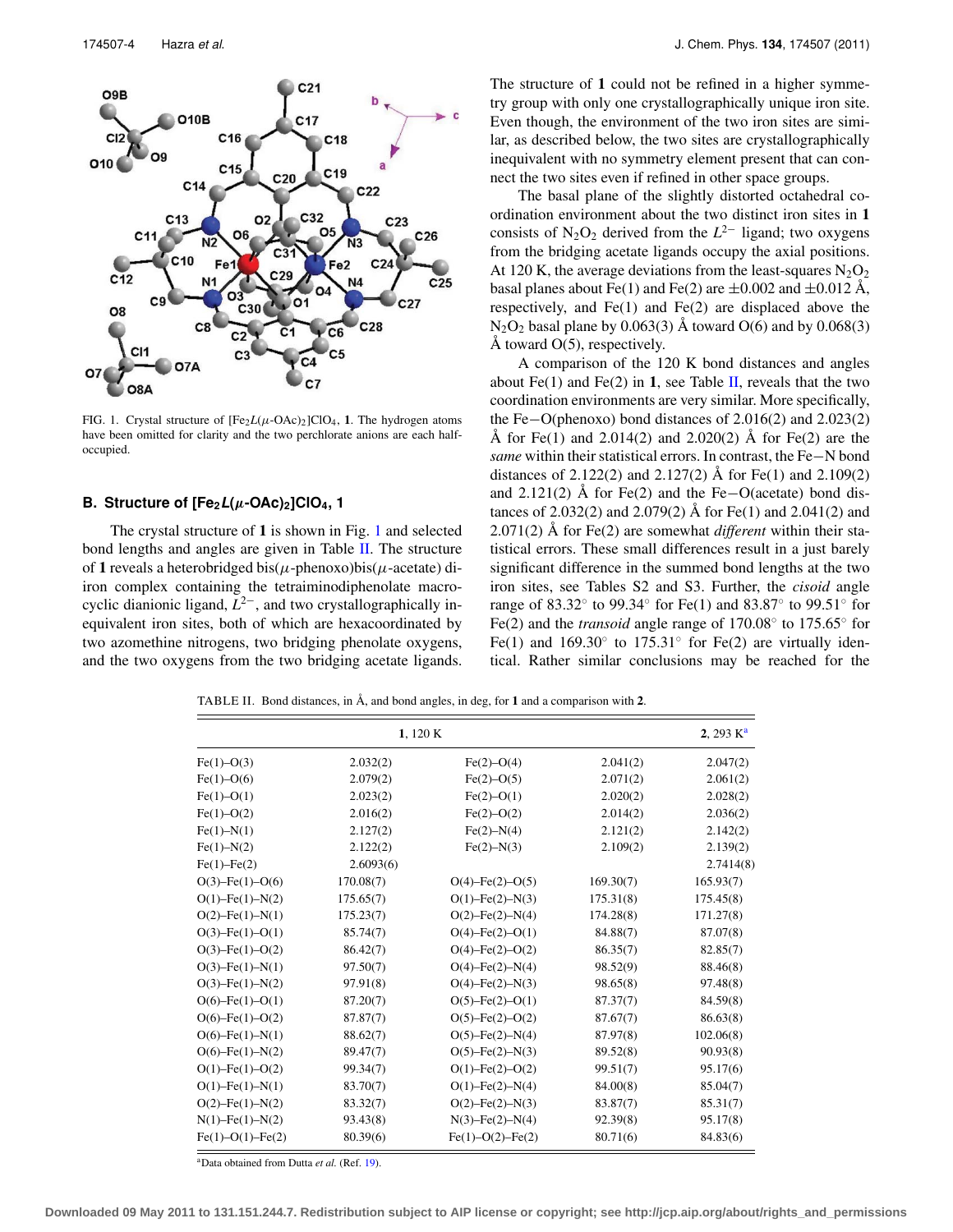293 K structure. These structural parameters all indicate that the coordination environments about the two crystallographically distinct  $Fe(1)$  and  $Fe(2)$  sites are structurally very similar, but, as will be noted below, the differences, especially those observed for the bridging acetate ligands, are enough to lead to two *significantly different* sets of Mössbauer spectral hyperfine parameters for the Fe(1) and Fe(2) sites at 9.1 K and below.

The Fe $\cdots$  Fe nonbonding distances of 2.609(1) and  $2.601(1)$  Å observed at 120 and 293 K, respectively, for **1** are shorter than the distance of 2.7414(8)  $\AA$  observed<sup>[19](#page-12-8)</sup> at 293 K in  $[Fe<sub>2</sub>L<sup>1</sup>(\mu$ -OAc)<sub>2</sub>]ClO<sub>4</sub>, 2, where  $L<sup>1</sup>$  is the dianion of the macrocyclic ligand shown in Chart [1.](#page-1-0) These  $Fe \cdot \cdot \cdot Fe$  nonbonding distances are remarkably short as compared with those observed<sup>22</sup> in the related mixed-valence complexes containing the dianionic  $L<sup>1</sup>$  ligand. For example, the Co $\cdot \cdot \cdot$ Co distances<sup>[22](#page-12-14)</sup> in  $[Co^{III}Co^{II}L^{1}Br_{2}(MeOH)_{2}]Br_{3}$ are 3.12(2) and 3.16(1) Å at 283 and 303  $K^{22}$  $K^{22}$  $K^{22}$  and the  $\text{Mn} \cdot \cdot \text{Mn}$  distance<sup>22</sup> in  $[\text{Mn}^{\text{III}}\text{Mn}^{\text{II}}L^1\text{Cl}_2\text{Br}]$  is 3.168(3) Å at  $295(1)$  K. It should also be noted that at  $295$  K a very short Fe $\cdots$  Fe distance of 2.50(1) or 2.509(6) Å, obtained by EXAFS and single crystal x-ray structural measurements, respectively, has been reported<sup>19</sup> for the fully delocalized  $[Fe<sub>2</sub>L<sup>2</sup>(\mu$ -OH)<sub>3</sub>](ClO<sub>4</sub>)<sub>2</sub> · 2MeOH · 2H<sub>2</sub>O, **3**, complex, where  $L^2$  is  $N, N', N''$ -trimethyl-1,4,7-triazacyclononane. Hence, the rather short Fe $\cdots$  Fe nonbonding distance of 2.609(1) Å found in **1** at 120 K might well be expected to favor full electron delocalization.

Because the two iron cations in **2** occupy crystallographically equivalent sites, it is highly probable that at least one of the eleven 3*d* electrons is equally shared by the two iron cations and, thus,  $2$  can be described as a class III  $Fe^{2.5+}Fe^{2.5+}$ binuclear complex. In contrast, in **1** the two iron cations occupy crystallographically inequivalent sites, and hence no immediate conclusion can be drawn solely from the structural results about the distribution of the eleven 3*d* electrons between the two crystallographically inequivalent iron cationic sites in **1**. Thus, in order to better understand the electronic properties, we have undertaken a detailed magnetic and Mössbauer spectral study of **1**.

The changes in the crystal structure of **1** between 120 and 293 K are discussed in detail in the supplementary material,  $32$ where a comparison of the structure of **1** and **2** can also be found.

## <span id="page-4-1"></span>**C. Magnetic properties**

The temperature dependences of  $\chi_M T$  and  $1/\chi_M$  of 1 measured in an applied field of 0.02 and 1 T are shown in Fig. [2.](#page-4-0) The inverse molar magnetic susceptibility,  $1/\chi_M$ , measured at 0.02, 0.1, 0.5, and 1 T exhibits perfect linear Curie–Weiss law behavior between 2 and 300 K and yields a Curie constant, *C*, of 11.19(6) emu K/mol, a Weiss temperature,  $\theta$ , of 0.14(25) K, and a corresponding effective magnetic moment,  $\mu_{\text{eff}}$ , of 9.45(3)  $\mu_{\text{B}}$  per mole; the quoted errors have been obtained from the standard deviation of the parameters obtained at the four applied fields. This perfect linear Curie– Weiss behavior with a very small Weiss temperature indicates

<span id="page-4-0"></span>

FIG. 2. The temperature dependence of  $\chi_M T$  of 1 measured in an applied dc field of 0.02 T, black, and 1 T, red. The black and red solid lines are a fit below 20 K with  $g = 1.91$  and  $1.92$  and  $D_{9/2} = -1.04$  and  $-0.76$  cm<sup>-1</sup>, and between 20 and 300 K with  $B = 950$  cm<sup>-1</sup>,  $J = -32(2)$  cm<sup>-1</sup>, and *g*  $= 1.90(1)$ . Inset: The corresponding temperature dependence of  $1/\chi_M$  of 1 with a linear Curie-Weiss law fit between 2 and 300 K. The results obtained at 0.02 and 1 T are superimposed upon each other.

an almost perfect paramagnetic behavior and the absence of any long-range magnetic order between 2 and 300 K. The observed  $\mu_{\text{eff}}$  is indicative of a spin 9/2 ground state in full agreement with a fully delocalized electron in a mixed-valence iron(II)-iron(III) binuclear complex.<sup>[34](#page-12-15)</sup> However, the  $\mu_{\text{eff}}$  of 9.45(3)  $\mu_{\text{B}}$  per mole is smaller than the expected 9.95  $\mu$ <sub>B</sub> for *S* = 9/2 and corresponds to a *g* value of 1.90(1). At the four applied fields, the product  $\chi_M$ T in 1 exhibits only a small decrease, from ca. 11.2 to 11.1 emuK/mol, between 20 and 300 K. The decrease in  $\chi_M$ T below 20 K results from the combined zero-field splitting and Zeeman splitting of the magnetic states and fits of  $\chi_M$ T with only uniaxial zero-field splitting at applied fields of 0.02, 0.1, 0.5, and 1 T yields *g*  $= 1.91(1)$  and *D*<sub>9/2</sub> between  $-0.76$  and  $-1.04$  cm<sup>-1</sup> or *D*<sub>9/2</sub>  $= -0.90(14)$  cm<sup>-1</sup>. In contrast, with the previous magnetic measurements<sup>[35,](#page-12-16)[36](#page-12-17)</sup> on **2**, no cusp was observed at  $\sim$ 25 K. In order to investigate this apparent difference in the magnetic behavior of **1** and **2**, magnetic susceptibility measurements have been carried out on a sample of **2** anchored in eicosane in an applied field of 0.1 and 1 T, see Fig. S1 in the supplementary material. $32$  The cusp previously observed at 25 K in an applied field of 0.5 T was not observed. We conclude that this cusp probably originated either from a poor anchoring of the powder sample or from a paramagnetic impurity.<sup>37</sup>

The analysis of the magnetic susceptibility of **1** and **2** between 20 and 300 K is based on the Hamiltonian for an exchanged-coupled symmetric binuclear complex in the presence of valence delocalization,

$$
H = -2J({}^{A}S_{A} \cdot {}^{A}S_{B}O_{A} + {}^{B}S_{A} \cdot {}^{B}S_{B}O_{B}) + B T_{AB}. \tag{1}
$$

In the first term, the isotropic Heisenberg exchange term,  $\mathbf{O}_A$  and  $\mathbf{O}_B$  are the occupation operators and  ${}^A S_A$  and  ${}^B S_A$ and  ${}^{A}S_{B}$  and  ${}^{B}S_{B}$  are the spin operators when the transferable electron is on the A or B site, respectively. The second,  $BT_{AB}$ , term expresses the mixing of the states  $|S_A, S_B, S_{AB}\rangle^A$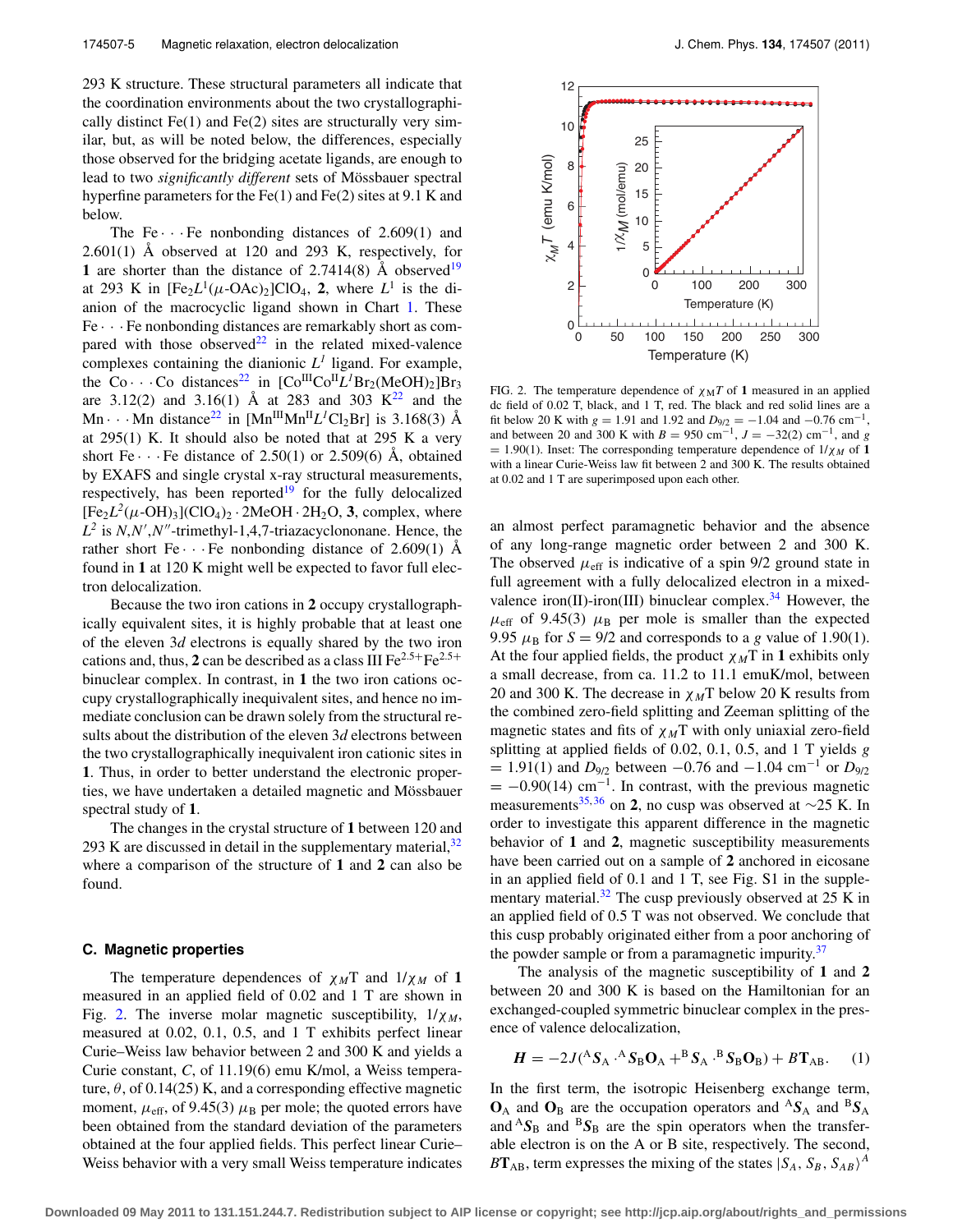and  $|S_A, S_B, S_{AB} \rangle^B$  where  $\mathbf{T}_{AB}$  is the transfer operator, and *B* is the electron transfer parameter, see the supplementary material.<sup>[32](#page-12-12)</sup> Within this model  $\chi_M T$  is given by Eq. S3. Both the temperature dependence of the molar magnetic susceptibility,  $\chi_M$ , and of the product,  $\chi_M$ T, have been fitted. Because of the known high correlation<sup>[35,](#page-12-16) [36](#page-12-17)</sup> between *J* and *B* and the weak temperature dependence of χ *<sup>M</sup>*T between 20 and 300 K, it is virtually impossible to simultaneously determine *J* and *B*. In all cases, positive *J* values lead to poor fits. Additional details concerning the analysis of the temperature dependence of the magnetic susceptibility and the fits are given in the supplementary material, $32$  where Tables S4 and S5 summarize the most significant fits. The quoted errors are the statistical errors and the absence of an error indicates that the parameter was constrained to the value given.

It is clear that fits of  $\chi_M$  and  $\chi_M$ T lead to similar or insignificantly different results, see Tables S4 and S5. The excellent fits indicate that the iron binuclear complexes in **1** and **2** have a spin 9/2 ground state as expected in the presence of an isotropic antiferromagnetic exchange with a small negative *J* value and a large electron transfer parameter, *B*. In other words, the isotropic antiferromagnetic exchange is dominated by the ferromagnetic double exchange. For complex **1** at a fixed *B* = 950 cm<sup>-1</sup>, *J* =  $-32(2)$  cm<sup>-1</sup> and *g* = 1.91(1). For 2 at a fixed  $B = 940 \text{ cm}^{-1}$ ,  $J = -65(5) \text{ cm}^{-1}$  and  $g = 2.02(1)$ .

In the fits with fixed *J* values, the double-exchange parameter, *B*, was always found to be smaller than 950 cm<sup>-1</sup>, the value expected from the energy of the intervalence charge transfer band, a reduction that is systematically<sup>14</sup> observed in the analysis of double-exchange mixed valence binuclear complexes and has been attributed to a neglect of vibronic coupling<sup>11, [13,](#page-11-9) [38](#page-12-19)</sup> between the electronic and nuclear motions in the complex. In the case of **1**, there is such a small variation in  $\chi_M$ T between 20 and 300 K that it is not possible to include this vibronic coupling and fit an additional parameter.

The 2 K magnetization of **1** is shown in the inset to Fig. [3.](#page-5-0) The absence of saturation and the small magnetization of only 7.38  $N\beta$  at 7 T are indicative of the presence of zero-field

<span id="page-5-0"></span>

FIG. 3. The low-temperature magnetization of **1** obtained at the indicated applied dc fields. The black lines represent fits of the magnetization. Inset: the dc magnetization of **1** measured at 2 K.

splitting. The effective spin Hamiltonian describing the magnetic anisotropy of the binuclear complex **1** is given by

$$
H_{\rm eff} = D_{9/2} [S_{t,z}^2 - S_t (S_t + 1)/3 + E_{9/2} (S_{t,x}^2 - S_{t,y}^2)/D_{9/2}],
$$
\n(2)

where  $S_t = 9/2$ . To further investigate the magnetic anisotropy in **1**, variable-temperature magnetization data have been collected in a range of dc fields. The resulting plot of the reduced magnetization is shown in the main portion of Fig. [3,](#page-5-0) which reveals the presence of a series of nonsuperimposable isofield curves that are indicative of an anisotropic ground state. To quantify the extent of the zero-field splitting, the magnetization was fit by using ANISOFIT 2.0 (Ref. [39\)](#page-12-20) to obtain the axial and transverse zero-field splitting parameters, *D*9/2  $= -0.89(6)$  cm<sup>-1</sup> and  $|E_{9/2}| = 0.1(1)$  cm<sup>-1</sup>, respectively, and  $g = 1.954(8)$ , a *g* value that agrees rather well with the value of 1.91(1) obtained from the fits of the temperature dependence of  $\chi_M$  and  $\chi_M$ T. The anisotropy in 1 likely results from the presence of an orbital contribution to the moment in the complex composed of two iron ions and one delocalized elec-tron. By using the relationship,<sup>[12,](#page-11-8)[40](#page-12-21)</sup>  $D_{\text{Fe}} = 2.22D_{9/2}$ , between the binuclear complex zero-field splitting parameter and the local zero-field splitting parameters at each iron, one obtains  $D_{\text{Fe}} = -2.0(1) \text{ cm}^{-1}$ , the average local zero-field splitting parameter. In conclusion, the ground state of **1** is characterized by a total spin,  $S_t = 9/2$ , and in the 10-fold multiplet, whose degeneracy is removed by the crystal field splitting, because  $D_{9/2}$  is negative, the  $m_t = \pm 9/2$  substate is the ground state. Unfortunately, in the absence of oriented single crystal studies, it is not possible to determine the orientation of the magnetic anisotropy axis.

The observed 0.89(6) cm<sup>-1</sup> magnitude of  $D_{9/2}$  found in **1** is smaller than those observed previously in related binuclear delocalized mixed-valence iron compounds. The previous analyses of the magnetic susceptibility of  $2$  reported<sup>35,[36](#page-12-17)</sup>  $|D_{9/2}| = 1.6$  and 3 cm<sup>-1</sup>, where the determination of these values may possibly have been affected by the presence of the artificial cusp observed at 25 K. The present analysis of  $\chi_M$ T of **2** between 2 and 20 K yields  $D_{9/2} = -0.70(5)$  cm<sup>-1</sup> and *g*  $= 2.02$ , see Fig. S1.  $|D_{9/2}|$  values of 1.8(2) and 1.7 cm<sup>-1</sup> were observed<sup>12, [19](#page-12-8)</sup> in **3** and  $[Fe_2(\mu-O_2CAr^{Tol})_4(4$ -<sup>t</sup>BuC<sub>5</sub>H<sub>4</sub>N)<sub>2</sub>]*X*, where  $O_2CAr^{Tol}$  is 2,6-di(*p*-tolyl)benzoate and *X* is  $PF_6^-$  or Otf−, respectively.

Because of the  $S = \frac{9}{2}$  ground state and the negative axial zero-field splitting of  $D = -0.89(6)$  cm<sup>-1</sup> obtained for **1**, the ac magnetic susceptibility of **1** has been measured in order to probe for slow magnetic relaxation. Indeed, variablefrequency ac susceptibility measurements, see Figs. [4](#page-6-0) and S2, reveal a strong temperature dependence of both the in-phase,  $\chi_{M}$ <sup>'</sup>, and out-of-phase,  $\chi_{M}$ <sup>''</sup>, susceptibilities. Cole–Cole plots of  $\chi_M'$  vs  $\chi_M''$  were then fitted with the generalized Debye model for a solid to obtain the relaxation times at the vari-ous temperatures, see Fig. S3.<sup>[41](#page-12-22)</sup> For a single-molecule magnet, the relaxation time,  $\tau$ , should follow an Arrhenius law, where  $\tau$  increases exponentially with decreasing temperature. Thus, a plot of  $\ln \tau$  vs  $1/T$  should be linear, with a slope equal to the energy of the relaxation barrier, *U*eff. Indeed, such a plot obtained for **1** reveals a linear relationship, see the inset to Fig. [4,](#page-6-0) and a linear least-squares Arrhenius law fit yields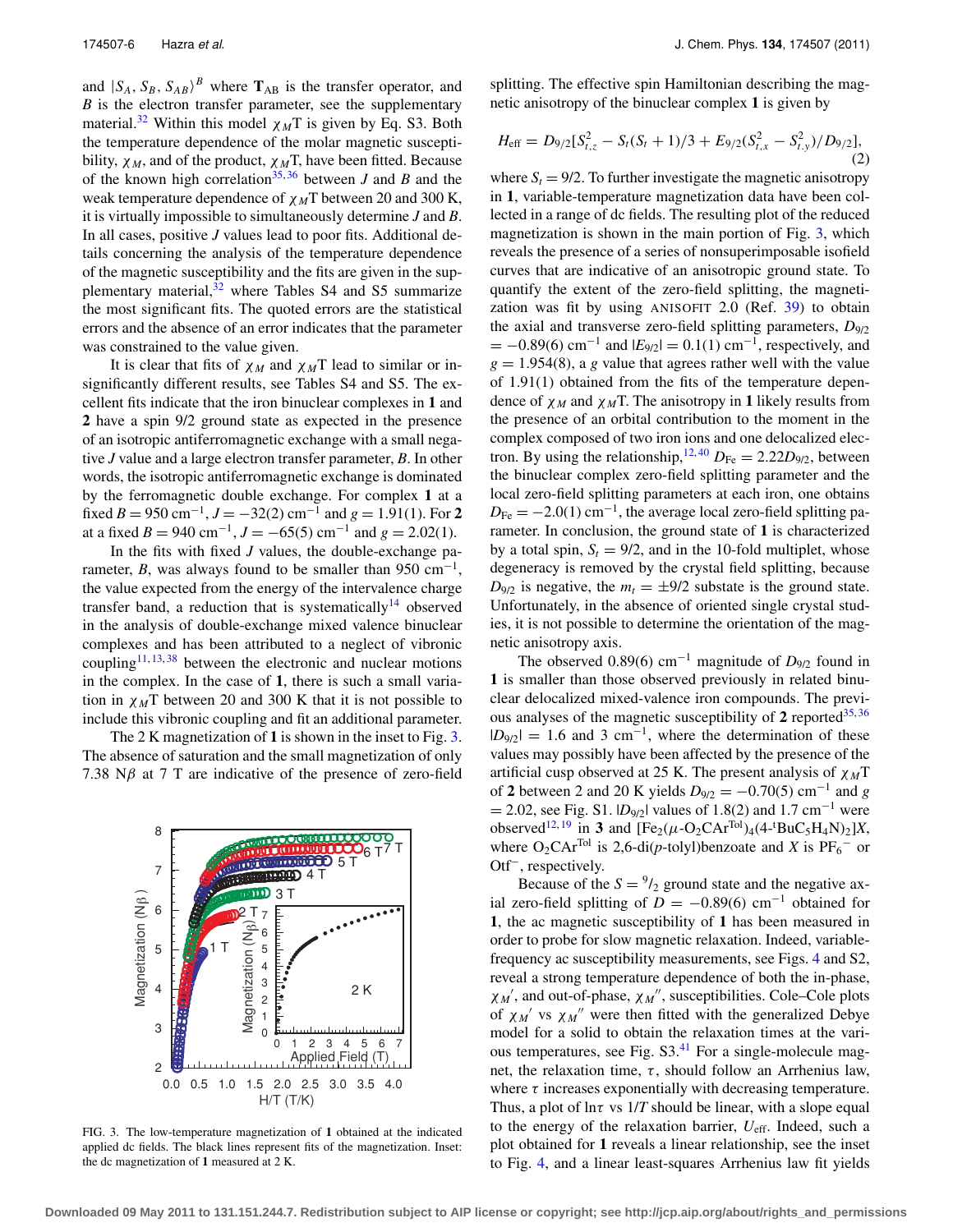<span id="page-6-0"></span>

FIG. 4. The variable-frequency out-of-phase ac magnetic susceptibility of **1**, measured at 1.74 K, black, 1.8 K, red, 1.9 K, green, 2.0 K, blue, and 2.1 K, magenta. Inset: An Arrhenius plot of the relaxation time. The solid red line corresponds to a linear fit with  $U_{\text{eff}} = 9.8 \text{ cm}^{-1}$ .

 $U_{\text{eff}} = 9.8 \text{ cm}^{-1}$  and  $\tau_0 = 4.2 \times 10^{-7} \text{ s}$ . To the best of our knowledge, **1** represents the first example of a singlemolecule magnet based on the magnetic behavior of a mixed valence binuclear complex with double-exchange mechanism. The corresponding ac-susceptibility studies for **2** are shown in Fig. S4 and indicate that, because no peak is observed in  $\chi_M$ <sup>"</sup> with increasing frequency between 1.74 and 2.1 K, *U*eff is too small to be determined at these temperatures. The realization of single-molecule magnetic behavior at more practical temperatures requires a well-isolated spin ground state. Indeed, with exchange constants of *B*  $= 950$  cm<sup>-1</sup> and  $J = -32$  cm<sup>-1</sup>, the spin ground state of 1 lies <sup>∼</sup>700 cm−<sup>1</sup> below the first excited *<sup>S</sup>* <sup>=</sup> 7/2 state and could thus support a relaxation barrier well above room temperature if the appropriate bridging ligands can be found to replace the acetate bridging ligands.

All the error bars quoted up to this point are the statistical error bars given by the different fits of the magnetic data. In the presence of a small *D* value and, hence, of a small orbital contribution to the magnetic moment, a *g* value slightly larger than 2 is expected for **1**, as is observed for **2**. It is likely that the smaller than 2 values of *g* obtained from the different fits result from inaccuracies in the mass of the sample, of the gel capsule, and of the eicosane, and in the diamagnetic correction estimated from the Pascal's constants. Although the C, H, and N analysis of **1** is very good and does not point to the presence of an impurity, the presence of a small amount of a diamagnetic impurity cannot be excluded. Hence, the best estimates of the zero-field uniaxial *D* parameter and *g*, including experimental inaccuracies, are  $-0.9(1)$  cm<sup>-1</sup> and 1.95(5).

# **D. Mössbauer spectral study**

A detailed iron-57 Mössbauer spectral study of **1** has been undertaken because this spectroscopy probes the microscopic electronic and magnetic properties of each iron in the binuclear complex in the absence of an applied magnetic field and within a timescale of  $\sim$ 5 × 10<sup>-8</sup> s, the Larmor precession

<span id="page-6-1"></span>

FIG. 5. The iron-57 Mössbauer spectra of **1** obtained at the indicated temperatures. The black solid line is the result of the fit described in the text and the supplementary material (Ref. [32\)](#page-12-12) The red and blue solid lines are the two spectral components in the fit and are tentatively assigned to  $Fe(1)$  and  $Fe(2)$ , respectively.

time of the iron-57 nuclear magnetic moment in the presence of a hyperfine field. The iron-57 Mössbauer spectra of **1** have been measured between 5.25 and 310 K and selected spectra are shown in Figs. [5](#page-6-1) and S6.

It is clear from Fig. [5](#page-6-1) that at 5.25 K, the Mössbauer spectrum of **1** exhibits two narrow line magnetic sextets, indicating that both iron sites are experiencing a static hyperfine field on the iron-57 Larmor precession time of  $\sim$ 5 × 10<sup>-8</sup> s. The 5.25 K spectral parameters are given in Table [III.](#page-7-0) As the tem-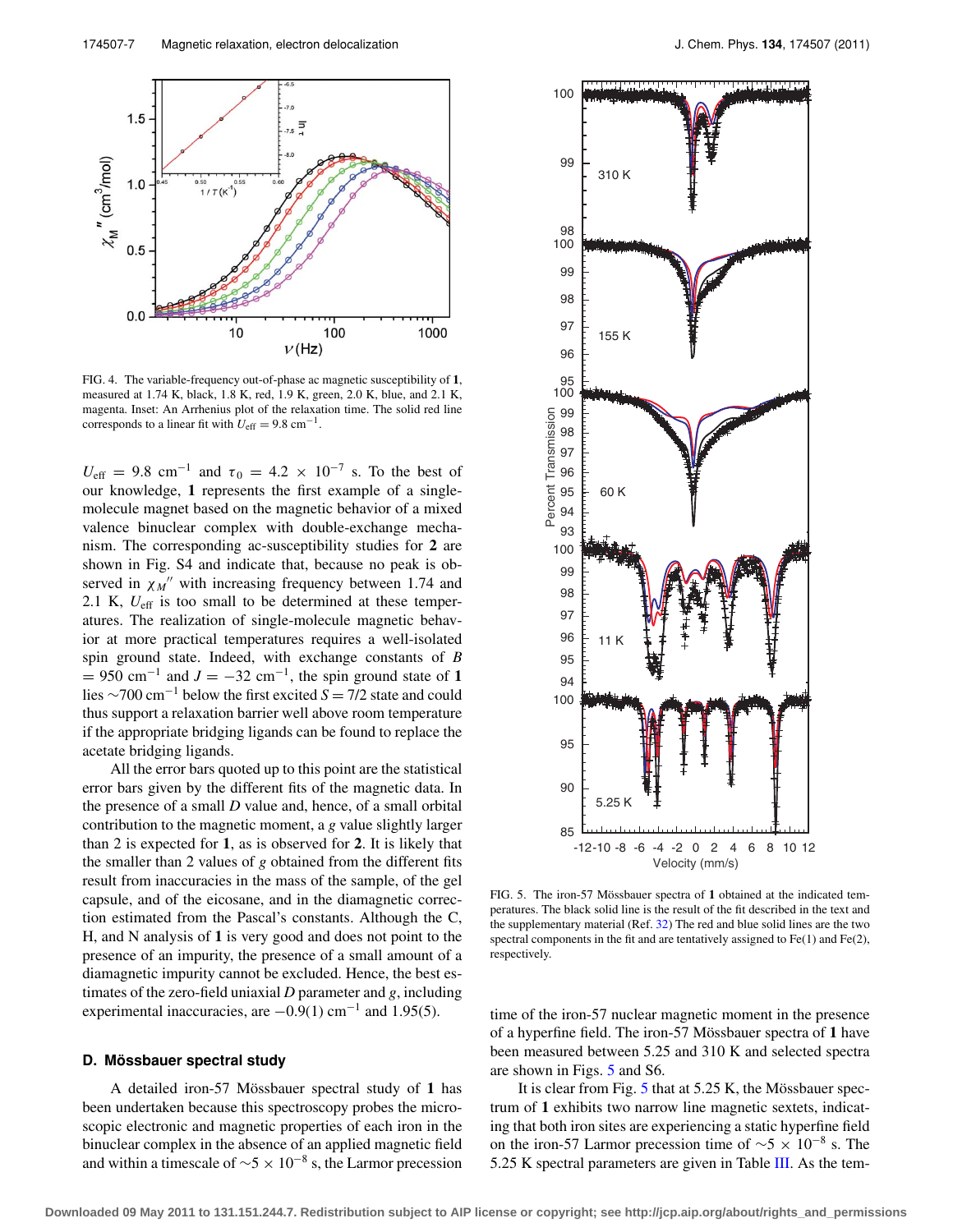<span id="page-7-0"></span>

|  | TABLE III. Mössbauer spectral parameters for 1. <sup>a</sup> |  |  |
|--|--------------------------------------------------------------|--|--|
|--|--------------------------------------------------------------|--|--|

| T, K | Area <sup>b</sup> (% $\varepsilon$ )(mm/s) | Fe site          | $\delta$ , mm/s | $e^2 Qq/2$ , <sup>d</sup> mm/s | H, T     | $\nu$ , MHz      |
|------|--------------------------------------------|------------------|-----------------|--------------------------------|----------|------------------|
| 310  | 3.163                                      | $\boldsymbol{2}$ | 0.650(5)        | 1.8                            | 27       | 514(10)          |
|      |                                            | $\mathbf{1}$     | 0.680(5)        | $2.0\,$                        | 27       | 514(10)          |
| 295  | 3.611                                      | $\sqrt{2}$       | 0.660(5)        | 1.8                            | 27       | 444(10)          |
|      |                                            | 1                | 0.690(5)        | 2.0                            | 27       | 444(10)          |
| 225  | 7.115                                      | $\boldsymbol{2}$ | 0.670(5)        | 1.8                            | 27       | 201(5)           |
|      |                                            | 1                | 0.700(5)        | 2.0                            | 27       | 201(5)           |
| 155  | 12.927                                     | $\overline{c}$   | 0.700(5)        | 1.8                            | 28.5     | 94.7(5)          |
|      |                                            | 1                | 0.720(5)        | 2.0                            | 25.5     | 94.7(5)          |
| 85   | 23.272                                     | $\sqrt{2}$       | 0.725(5)        | 1.8                            | 28       | 45.3(1)          |
|      |                                            | $\mathbf{1}$     | 0.745(5)        | 2.0                            | 26       | 45.3(1)          |
| 60   | 28.976                                     | $\mathbf{2}$     | 0.73(5)         | 1.8                            | 33       | 43.5(1)          |
|      |                                            | $\mathbf{1}$     | 0.76(5)         | $2.0\,$                        | 29       | 43.5(1)          |
| 30   | 33.792                                     | $\boldsymbol{2}$ | 0.735(5)        | 1.8                            | 36       | 33.7(1)          |
|      |                                            | 1                | 0.765(5)        | $2.0\,$                        | 32       | 33.7(1)          |
| 20   | 35.680                                     | $\sqrt{2}$       | 0.738           | 1.8                            | 39.8(1)  | 22.6(1)          |
|      |                                            | $\mathbf{1}$     | 0.768           | 2.0                            | 32.1(1)  | 22.6(1)          |
| 15   | 36.606                                     | $\sqrt{2}$       | 0.74            | $1.8\,$                        | 40.7(1)  | 16.7(1)          |
|      |                                            | 1                | 0.77            | 2.0                            | 36.8(1)  | 16.7(1)          |
| 11   | 36.623                                     | $\sqrt{2}$       | 0.74            | 1.8                            | 41.1(1)  | 8.59(5)          |
|      |                                            | 1                | 0.77            | 2.0                            | 38.6(1)  | 8.59(5)          |
| 9.1  | 34.683                                     | $\sqrt{2}$       | 0.74            | 1.8                            | 41.3(1)  | 4.41(5)          |
|      |                                            | $\mathbf{1}$     | 0.77            | $2.0\,$                        | 39.1(1)  | 4.41(5)          |
| 7    | 35.061                                     | $\overline{2}$   | 0.74            | 1.8                            | 41.3(1)  | 1.86(5)          |
|      |                                            | 1                | 0.76            | $2.0\,$                        | 39.6(1)  | 1.86(5)          |
| 5.25 | 36.907                                     | $\sqrt{2}$       | 0.743(1)        | 1.816(3)                       | 43.06(1) | $\boldsymbol{0}$ |
|      |                                            | 1                | 0.773(1)        | 2.003(4)                       | 41.68(1) | $\boldsymbol{0}$ |

<span id="page-7-1"></span><sup>a</sup>The linewidth was constrained to 0.22 mm/s, the linewidth observed at 5.25 K. Estimated errors are given in parentheses. The absence of an error indicates that the parameter was constrained to the value given.

<span id="page-7-2"></span><sup>b</sup>The statistical error is  $\pm 0.002$  (%*ε*)(mm/s).<br><sup>c</sup>The isomer shifts are referred to 295 K α-iron powder.

<span id="page-7-4"></span><span id="page-7-3"></span><sup>d</sup>The asymmetry parameter,  $\eta$ , and the angle,  $\theta$ , for both sites were found equal to 0.12(2) and 8(2)<sup>o</sup> at 5.25 K and were constrained to these values at all temperatures. The error bars on  $\eta$  and  $\theta$  were determined from fits that gave a  $\chi^2 = 1.2$  times 1.36, i.e., the best obtained  $\chi^2$  shown in Fig. [5.](#page-6-1)

perature increases the narrow line sextets begin to broaden as is shown in Fig. S6 by the spectra obtained at 7 and 11 K. At 15 and 20 K the Mössbauer spectra of **1** exhibit very broad magnetic sextets. Between 30 and 155 K, the spectra are very broad and exhibit a line shape profile characteristic of a relaxation of the hyperfine field. At 225, 295, and 310 K, the spectra are broad asymmetric doublets that, again, indicate relaxation of the hyperfine field.

The ground state spin 9/2 of **1** observed in the dc magnetic measurements could result either from the presence of one high-spin iron(III) and one high-spin iron(II) ions or from the magnetic double exchange mechanism described in Sec. [III C.](#page-4-1) The isomer shifts of  $0.743(1)$  and  $0.773(1)$  mm/s observed for **1** at 5.25 K are both too high to be assigned to high-spin iron(III) and too low to be assigned to high-spin iron(II) in a pseudooctahedrally coordinated complex, and hence a far more acceptable assignment is to two crystallographically distinct iron ions that experience electron delocalization such that their average valence is 2.5, i.e., a  $[Fe<sub>2</sub>]$ <sup>V</sup> binuclear unit. For comparison, it should be noted that a single isomer shift of  $0.841(2)$  mm/s was observed<sup>[19](#page-12-8)</sup> at 1.8 K for the  $[Fe<sub>2</sub>L<sup>1</sup>(\mu$ -OAc)<sub>2</sub>]ClO<sub>4</sub>, **2**, complex and assigned to a fully valence-delocalized  $[Fe_2]$ <sup>V</sup> binuclear complex. However, in contrast to the single sextet observed<sup>19</sup> in 2, two distinct isomer shifts and hyperfine fields are clearly observed and are required to obtain a valid fit of the 5.25 to 11 K spectra of **1**, a requirement that is in full agreement with the two inequivalent iron sites found in its crystallographic structure. Specifically, the different intensities and line widths of the Mössbauer spectral absorptions at  $-5.5$  and  $+8.5$  mm/s can only be explained by the use of two sextets. Because the differences in the crystallographic environments of the two iron sites are rather small, fits of the 5.25 K spectrum were attempted with several alternative fitting models including models with a reduced number of adjustable parameters or iron sites. All these alternative fits lead to  $\chi^2$  values that are at least twice as large as that of 1.36 shown in Fig. [5;](#page-6-1) the alternative models are briefly described in the supplementary material.<sup>32</sup>

At this point, it should be noted that these sextets do *not* correspond to long-range magnetic order, an order that is absent as is indicated by the perfectly linear Curie-law behavior observed between 2 and 300 K for the magnetic susceptibility of **1**, see Fig. [2.](#page-4-0) In contrast, the 5.25 K static hyperfine field results from slow relaxation of the hyperfine field in the  $|S_t, m_t \rangle = |9/2, \pm 9/2 \rangle$  ground state of 1. Note that there is no difference in the Mössbauer spectrum for the  $m_t$  $= +9/2$  and  $m_t = -9/2$  states. The observation<sup>19</sup> of the 4.2 K hyperfine field in **2** results not from the "easy orientation of the internal magnetic field relative to the principal axes of the electric field gradient" as stated in Ref. [19](#page-12-8) but from slow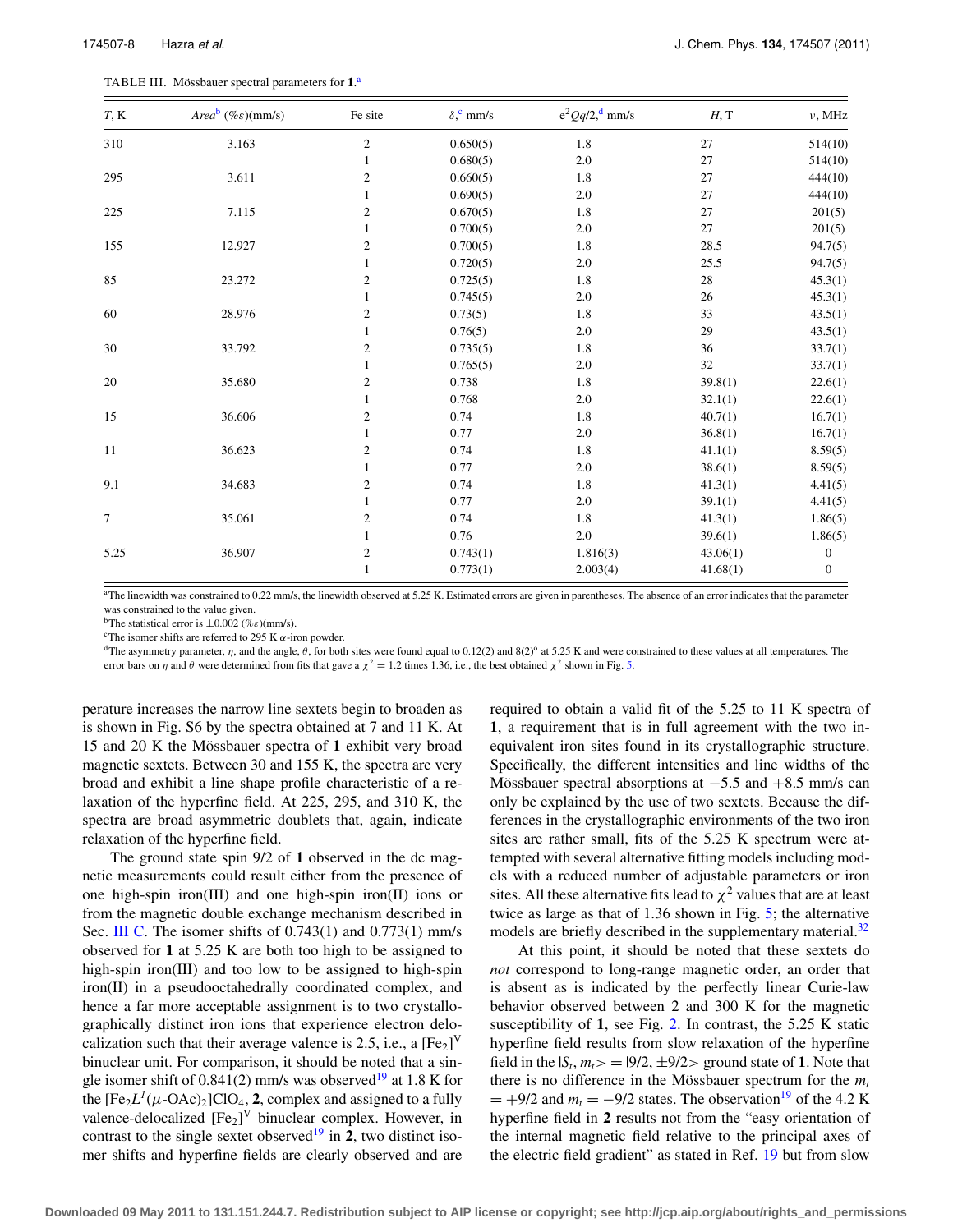relaxation of the hyperfine field in the same  $|S_t, m_t \rangle = |9/2,$ ±9/2> ground state, a ground state that is *not* compatible with the earlier reported<sup>36</sup> positive value of  $D_{9/2}$ . In contrast, in the case of the binuclear complex studied<sup>12</sup> by Ding *et al.*, a complex whose ground state is  $|S_t, m_t \rangle = |9/2, \pm 1/2 \rangle$ , with a positive  $D_{9/2}$ , no hyperfine field is observed at 4.2 K in the absence of an applied magnetic field. A relaxation path within the electronic multiplet ground state is discussed below.

The hyperfine fields of 43.06(1) and 41.68(1) T observed at 5.25 K in **1** could be characteristic of two high-spin iron(II) ions but are also completely consistent with the presence of two intermediate valence  $\text{Fe}^{2.5+}$  cations. The assignment to intermediate valence  $Fe^{2.5+}$  cations is preferred both in view of the similar hyperfine field of  $43.38(1)$  T reported<sup>19</sup> at 1.8 K for **2** and the magnetic properties discussed in Sec. [III C.](#page-4-1) Similar hyperfine field values of ∼47 T have also been observed<sup>12</sup> in related spin  $9/2$  binuclear complexes and an estimate of their local-spin expectation values has been reported. If the component of the local magnetic hyperfine tensor,  $A_z$ , is in the usual range<sup>12, [19,](#page-12-8) [42,](#page-12-23) [43](#page-12-24)</sup> of 16 to 21 T, the observed hyperfine fields indicate that the local-spin expectation values, $\langle S_z \rangle$ , are in the range of 2.1 to 2.7. Hence, using the relationship  $\langle S_z \rangle = \frac{1}{2} \langle S_{tz} \rangle$ , the corresponding total spin expectation value,  $\langle S_{tz} \rangle$ , for **1** is in the range of 4.2 to 5.4, a range that agrees with its  $S_t = 9/2$  ground state.

Finally, the 5.25 K spectrum clearly shows that the quadrupole interactions at the two iron sites in **1** have the same sign and the best fit yields values for  $e^2Qq/2$ of 1.816(3) and 2.003(3) mm/s with the same asymmetry parameter,  $\eta$ , of 0.12(2). These  $e^2Qq/2$  values are similar to the value of 2.088(4) mm/s reported<sup>[19](#page-12-8)</sup> at 1.8 K for 2 and the values reported for several delocalized di-iron(II/III) compounds.<sup>12, [19,](#page-12-8)[38](#page-12-19)</sup> The angle,  $\theta$ , between the principal axis of the electric field gradient tensor and the hyperfine field was refined to  $8.17(5)$ <sup>o</sup> for both sites. The set of fitted hyperfine parameters may not be unique but all the refined values are reasonable and consistent with the observed structure of **1**. Hence, the 5.25 K spectrum presented herein differs essentially from the 1.8 K spectrum obtained for **2** by the presence of two sextets instead of one.<sup>[19](#page-12-8)</sup> As noted above, the magnetically split 5.25 K spectrum does *not* result from long-range magnetic ordering, an ordering that is not observed in the magnetic susceptibility measurements but from slow relaxation of the hyperfine field in the  $|S_t, m_t\rangle = |9/2, \pm 9/2\rangle$  ground state. The very narrow line width of 0.220(2) mm/s observed at 5.25 K confirms that there is neither broadening through any relaxation process nor experimental broadening from the spectrometer, which typically yields line widths of 0.23 mm/s for  $\alpha$ -iron powder. The assignment of the two sextets to the two iron sites has been tentatively made as described in the supplementary material. $32$ 

At 7, 9.1, and 11 K, it is also possible to fit the Mössbauer spectra with two sextets with somewhat broadened line widths as a result of the onset of relaxation of the hyperfine field on the Mössbauer time scale of  $\sim$ 5 × 10<sup>-8</sup> s. The dramatic increase in the spectral line width with increasing temperature above 11 K is equally characteristic of some relaxation of the hyperfine field taking place within the 10-fold multiplet *S* = 9/2 electronic ground state of **1**, the only state to be considered because the  $S = 7/2$  multiplet is situated at  $\sim$ 700 cm<sup>-1</sup> above the ground state.

Electronic relaxation between levels is usually caused by time-fluctuating interactions between the electronic spin and its environment, i.e., with other spins through dipole– dipole coupling, lattice vibrations or phonons coupled to the orbital moment and then to the spin through the spin-orbit interaction. The most likely relaxation mechanism in **1,** studied herein, and in **2,** studied in Ref. [19,](#page-12-8) should be the intermolecular dipole–dipole interaction and the one phonon, direct, and two-phonon, Raman, processes.<sup>[44](#page-12-25)</sup> In the development of the relaxation interaction in powers of the spin operators, the dominant terms are those in  $S_+$  (or  $S_-$ ) and  $S_+^2$ (or  $S_2$ <sup>2</sup>), linking states with  $\Delta m = \pm 1$  and  $\Delta m = \pm 2$ , respectively, terms that have an oscillator strength much higher than, for instance, terms in *S*<sup>+</sup> <sup>9</sup> (or *S*−9). Hence, the relaxation within the two states of the  $|9/2, \pm 1/2\rangle$  doublet is likely to be much faster than within the two states of the  $|9/2, \pm 9/2\rangle$  doublet. One can add that "elastic" relaxation between degenerate or quasi-degenerate levels, requiring no energy, is more efficient than "inelastic" relaxation between nondegenerate levels, where the "bath" has to provide the energy difference.

The occurrence and origin of the hyperfine field in paramagnetic binuclear compounds depends on the relative values of the relaxation time or times between the electronic levels,  $\tau_R$ , and the Mössbauer Larmor precession time,  $\tau_L$ , ~5  $\times$  10<sup>-8</sup> s. In the hypothesis where relaxation is "fast," i.e.,  $\tau_R \ll \tau_L$ , between all the electronic levels of the binuclear compound, then the hyperfine field is given by

$$
H_{\rm hf}(T) = A_{\rm hf} \langle S_z \rangle_T = \frac{1}{2} A_{\rm hf} \langle S_{tz} \rangle_T,
$$

where  $\langle S_z \rangle_T$  and  $\langle S_{tz} \rangle_T$  are the local and total spin expectation values, respectively, at temperature, T, and *A*hf is the main component of the magnetic hyperfine coupling tensor. In zero-applied magnetic field at low temperature, where only the electronic ground-state doublet of the binuclear complex is populated, one can then understand the very different 4.2 and 5.25 K spectra observed in Ref. [12](#page-11-8) and herein, i.e., a quadrupole doublet-type and a fully developed sharp sextettype magnetic spectrum, respectively. In Ref. [12,](#page-11-8) the ground state of the complex is the  $|9/2, \pm 1/2\rangle$  doublet, which is degenerate in zero-applied field with  $\Delta m = \pm 1$ . All the conditions are fulfilled for fast relaxation, and hence, as observed,  $H_{\text{hf}} = 0$  because  $\langle S_{tz} \rangle = 0$  within this ground-state doublet. In 1, the ground-state doublet is  $|9/2, \pm 9/2\rangle$  and "slow" relaxation within this ground-state doublet is expected because  $\Delta m = \pm 9$ , and the observed spectrum is due to a "slow relaxation" superposition of hyperfine fields corresponding to  $|m_t = +9/2\rangle$  and  $|m_t = -9/2\rangle$ , which have opposite sign and give identical spectra. Because  $\langle S_{tz}\rangle=\pm 9/2$  at low temperature, the saturated hyperfine field is given by  $H_{\text{hf}} = 9/4 A_{\text{hf}}$ , according to the expression given above.

As temperature increases, in the case of **1** from 5 to 20 K, the excited  $|\pm m_t\rangle$  levels, with  $|m_t| < 9/2$ , gradually become populated and relaxation between different  $m_t$  states takes place. A possible relaxation path linking the  $|+9/2\rangle$  and |−9/2 states, *via* relaxation mechanisms that allow only *m*  $= \pm 1$  transitions, is pictured in Fig. [6.](#page-9-0) "Inelastic" relaxation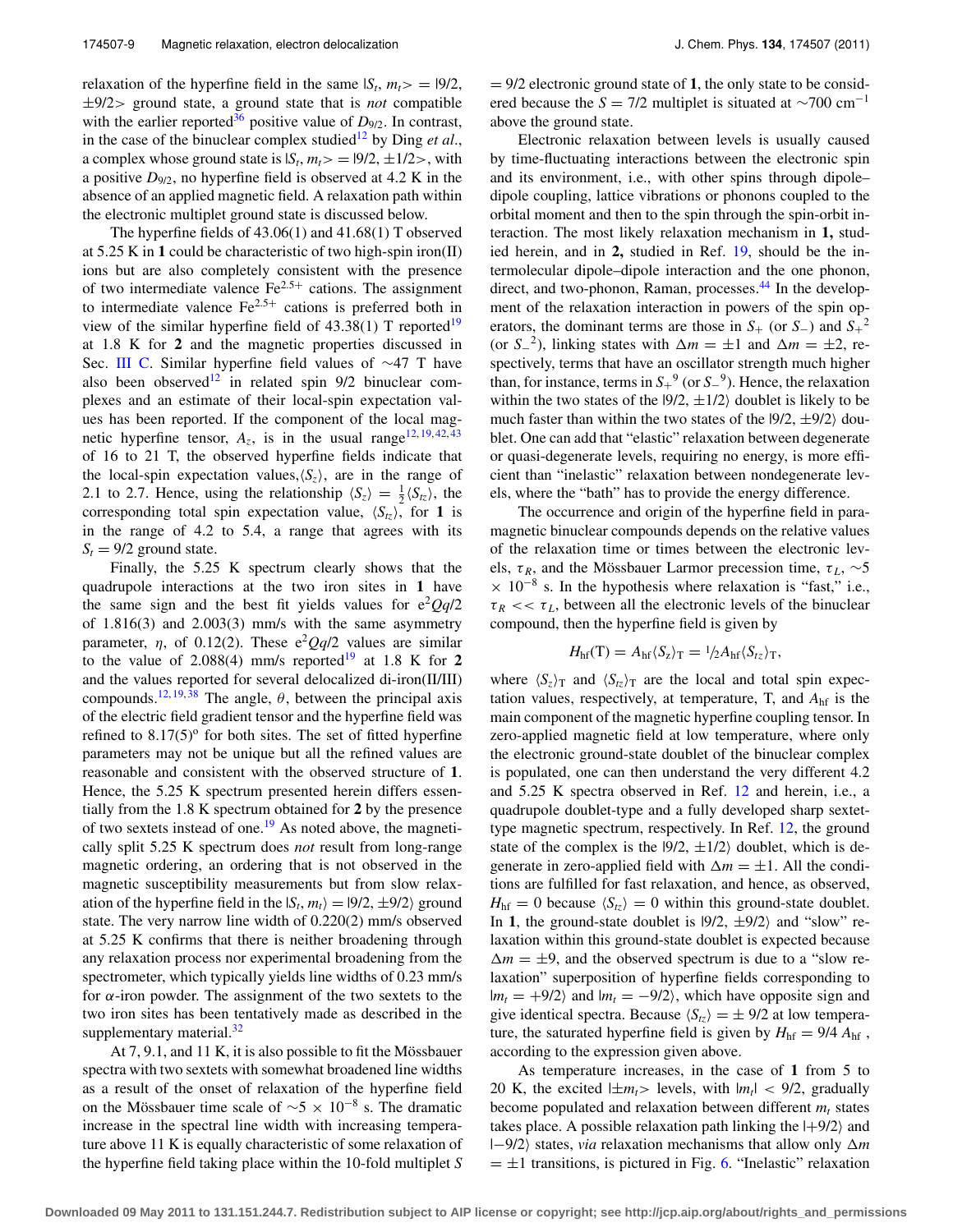<span id="page-9-0"></span>

FIG. 6. Possible relaxation path shown as red arrows between the |9/2> and |−9/2> states via excited states within the 10-fold multiplet ground state of **1**.

may occur between the  $|9/2\rangle$  and  $|7/2\rangle$ ,  $|7/2\rangle$  and  $|5/2\rangle$ , ... states, but no direct process is allowed between the  $|+9/2\rangle$  and the  $|-9/2\rangle$  states. Hence, as the temperature increases, rather "fast" relaxation is expected to occur independently between the lowest occupied states of the two "branches" with  $m_t > 0$ and  $m_t < 0$ , a "fast" relaxation that yields a decrease in the observed hyperfine field. A special kind of average over the electronic levels, taking into account that there is "fast" relaxation between the levels in each "branch," but "slow" relaxation between the branches is now introduced and noted by  $( \langle \dots \rangle ).$ With this notation,  $H<sub>hf</sub>(T) = \frac{1}{2} A<sub>hf</sub> \langle \langle S_{tz} \rangle \rangle$ , where the Boltzmann average is taken over only one of the two "branches". As the temperature increases above 20 K, then the red relaxation path sketched in Fig. [6](#page-9-0) may become rather "fast," i.e., the relaxation time between  $|9/2\rangle$  and  $|-9/2\rangle$ , between  $|7/2\rangle$  and  $|-7/2\rangle$ ... becomes of the order of  $\tau_L$  and reversal of the hyperfine field occurs, yielding a broadening of the lines and finally a collapse of the magnetic hyperfine structure above 225 K. Of course, the actual situation may be rather more complex, because the crossover between the two regimes with and without hyperfine field reversal is not expected to be well defined and both processes may coexist in a given temperature range. So any fit of the spectra to a relaxation lineshape may be only approximate, but should provide estimates for the average hyperfine field and relaxation time.

The spectra obtained between 5.25 and 310 K have been fitted with a relaxation model<sup>[20,](#page-12-9)[44](#page-12-25)[–48](#page-12-26)</sup> described in the supple-mentary material<sup>[32](#page-12-12)</sup> and the results of these fits are given in Table  $III$ . In the resulting fits shown in Figs. [5](#page-6-1) and S6, the effective hyperfine field is reasonably well defined at 60 K and below. Above 60 K, the hyperfine field and the relaxation rate cannot be simultaneously refined because they are highly correlated. Hence, above 60 K, the hyperfine field was kept con-stant as indicated in Table [III.](#page-7-0) The temperature dependence of the average hyperfine field between 5.25 and 310 K is shown in Fig. [7,](#page-9-1) where the solid line is the weighted average hyperfine field calculated from the Boltzmann population of the  $m_t$ levels of the ground-state 10-fold multiplet for  $|D| = 0.9$  cm<sup>-1</sup> assuming  $A<sub>hf</sub> = 21$  T. The magnitude of the *D* parameter is in excellent agreement with the range of values between 0.74 and  $1.04 \text{ cm}^{-1}$  obtained from the dc-magnetic measurements, see above. Above 60 K, the theoretical Boltzmann average predicts a virtually constant hyperfine field of 27 T, as has been used in the fits.

<span id="page-9-1"></span>

FIG. 7. The temperature dependence of the observed average hyperfine field, circles, and of the average hyperfine field calculated, solid line, for a Boltzmann population of the left or right branch of the  $|m_t$  states shown in Fig. [6.](#page-9-0)

An Arrhenius plot of the average relaxation frequency in **1** between 5.25 and 310 K is shown in Fig. [8](#page-9-2) and a linear fit between 5.25 and 85 K yields an activation energy of 17 cm<sup>-1</sup>, an energy that is in agreement with the maximum theoretical relaxation barrier of  $(S^2 - \frac{1}{4})$ |*D*| = 18 cm<sup>-1</sup> and the effective energy barrier of 9.8 cm<sup>-1</sup> for magnetization reversal. Above 155 K, the relaxation process becomes very complex and, as expected, faster because all the  $m_t$  sublevels are occupied and provide a fast relaxation pathway.

The temperature dependence of the spectral absorption area of **1** is shown in Fig. S5 and has been fittted with the Debye model<sup>[49](#page-12-27)</sup> for a solid, a model that is perhaps a rather oversimplified approximation for **1**. The resulting Debye temperature,  $\Theta_D$ , is 125(1) K, a value that is similar to those observed $50$  in other organometallic and coordination complexes. The value observed for **1** is relatively small and clearly indicates a soft crystalline lattice that will easily couple to the spin system to provide vibrational energy. The temperature

<span id="page-9-2"></span>

FIG. 8. An Arrhenius plot of the logarthim of the relaxation frequency in **1**, where the red and blue points correspond to low and high temperature regimes.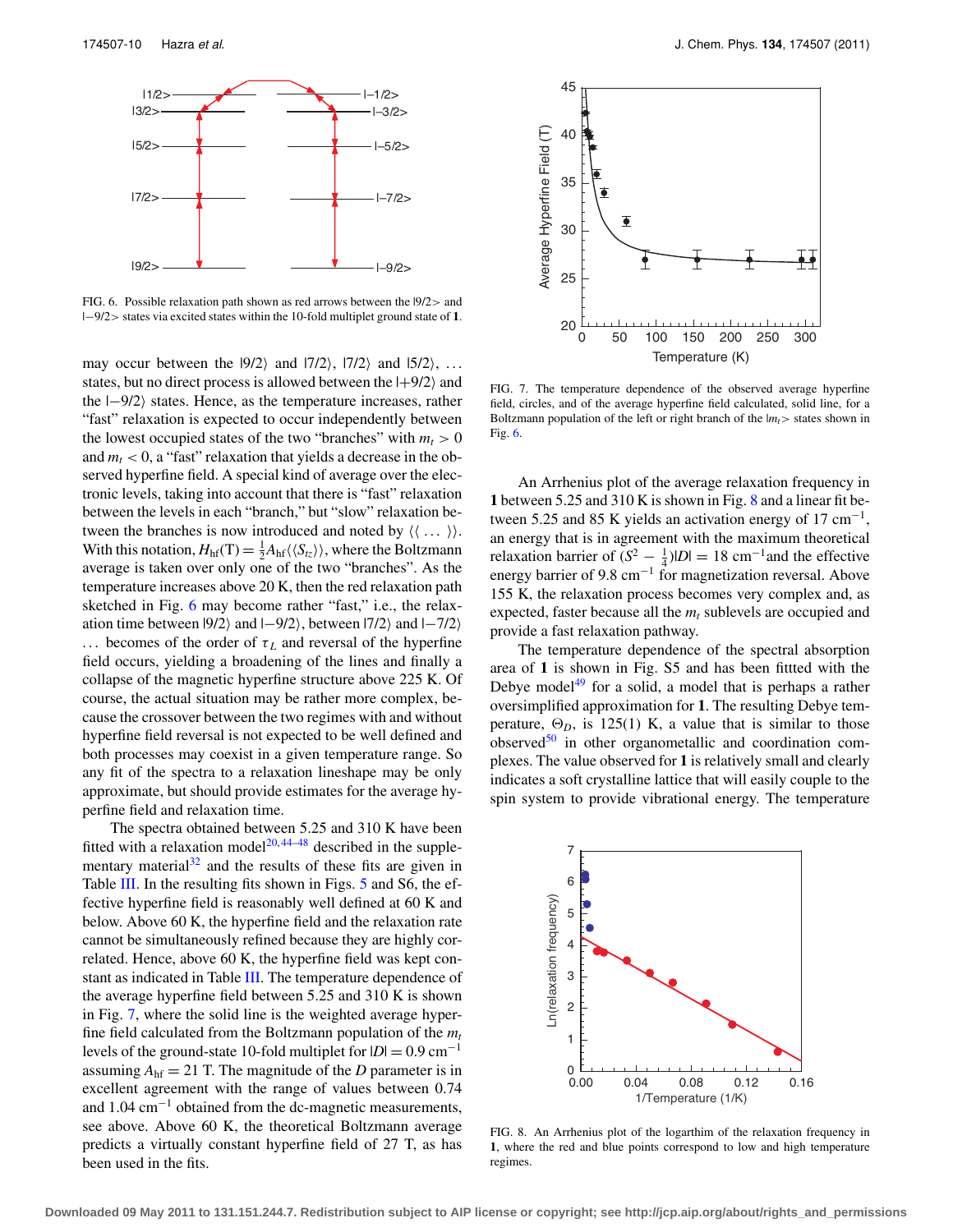dependence of the average isomer shift in **1** is shown in Fig. S7 and discussed in the supplementary material. $32$ 

## **E. Electronic spectra**

The electronic spectrum of **1** measured at 295 K exhibits both a sharp absorption at 353 nm with  $\varepsilon = 13\,120\,\mathrm{M^{-1}cm^{-1}}$ , an absorption that arises from an intraligand transition and a shoulder at 430 nm with  $\varepsilon = 6530 \text{ M}^{-1} \text{cm}^{-1}$ , an absorption that arises from a phenolate to iron ion charge transfer transition.

An intense absorption is also observed in **1** at 1053 nm with  $\varepsilon = 850 \text{ M}^{-1} \text{cm}^{-1}$ , an absorption that arises from an intervalent charge transfer transition, see Fig. [9.](#page-10-0) It should be noted that in 2 this absorption is observed<sup>19</sup> at 1060 nm and is more intense with  $\varepsilon = 1250 \text{ M}^{-1} \text{cm}^{-1}$ . In contrast, both the 758 nm position and the  $\varepsilon = 2400 \text{ M}^{-1} \text{cm}^{-1}$  intensity of the intervalent charge transfer absorption in **3** is significantly different from those observed in **1** and **2**. [19](#page-12-8) The intervalent charge transfer absorption observed in **1** has been measured in several noncoordinating solvents such as chloroform, dichloromethane, and nitrobenzene. In all these noncoordinating solvents the position, intensity, and line width at half-maximum,  $\Delta v_{1/2}$ , are virtually identical, see the upper absorption lines in Fig. [9.](#page-10-0) Both this noncoordinating, solvent independent, spectral behavior and the observation that the experimental  $\Delta v_{1/2}$  of 3263 cm<sup>-1</sup> is much smaller than the  $\Delta v_{1/2} = 4684$  cm<sup>-1</sup> line width predicted by Hush, confirm that complex **1** is a fully electron delocalized class III complex.  $8, 9, 11, 19$  $8, 9, 11, 19$  $8, 9, 11, 19$  $8, 9, 11, 19$  $8, 9, 11, 19$  $8, 9, 11, 19$  Although the intervalent charge transfer absorptions observed for **1** in acetonitrile and acetone are similar to those observed in noncoordinating solvents, in coordinating solvents such as DMF or DMSO the spectral profile has changed because of solvolysis, see the lower lines in Fig. [9.](#page-10-0)

Clearly, complex **1** remains fully delocalized both in noncoordinating solvents and in acetonitrile and acetone. The degree of electron coupling, *HAB*, in delocalized complexes is given by  $1/2v_{max} = 4748$  cm<sup>-1</sup>, where  $v_{max}$  is the energy of the intervalent charge transfer absorption band. Further, because  $v_{\text{max}} = 10B$ , where *B* is the double exchange parameter,<sup>[12,](#page-11-8) [19](#page-12-8)</sup> *B* = 950 cm<sup>-1</sup> for **1**. A similar influence of the solvent on the intervalent charge transfer absorption has also been observed for **2**. [19](#page-12-8) In the case of **2**, the experimental  $\Delta v_{1/2}$  is 3980 cm<sup>-1</sup>, the predicted  $\Delta v_{1/2}$  is 4668 cm<sup>-1</sup>, *H<sub>AB</sub>* is 4717 cm−1, and *B* is 943 cm−1.

Although the spectra of **1** and **2** indicate that they are both valence-delocalized even in solution, the  $\Delta v_{1/2}$ ,  $H_{AB}$ , and *B* values indicate that the extent of delocalization is slightly greater in **1** than in **2**. For the valence-delocalized complex **3**, the *B* and *HAB* values obtained from an electronic spectral study are 1319 cm<sup>-1</sup> and 6596 cm<sup>-1</sup>, respectively.<sup>19</sup> It is relevant to mention that for **3** the  $B = 1300 \text{ cm}^{-1}$  value obtained from a Mössbauer spectral analysis is almost identical to the 1319 cm−<sup>1</sup> value obtained from the electronic spectral study. $12$ 

## **F. Electrochemical studies**

The cyclic voltametric measurements of complex **1** have been carried out in acetonitrile at 298 K in a dinitrogen atmosphere by using platinum as the working electrode. The cyclic voltamogram, obtained between potentials of  $0.9$  and  $-0.5$  V, is shown in Fig. [10.](#page-10-1) The one electron reduction  $[Fe_2]^V \rightarrow Fe^{II}Fe^{II}$ takes place quasi-reversibly at  $E_{1/2} = -0.19$  V with  $\Delta E_p$  = 105 mV, but, in contrast, the oxidation at  $E_{\text{p,a}} = 0.70$  V is irreversible. It may be noted that in the cathodic sweep a weak peak is observed at 0.20 V. When the cyclic voltametric measurements are carried out between 0.3 and  $-0.5$  V, prior to the  $[Fe_2]^V \rightarrow Fe^{II}Fe^{II}$  reduction at  $-0.19$ V no electrochemical response is observed at 0.20 V, see Fig. S8. In contrast, as is shown in Fig. S9, this wave appears when the measurement is carried out between 0.0 and 1.0 V. Clearly in **1**, following the oxidation of  $[Fe_2]^\text{V}$  to  $Fe^{III}Fe^{III}$ , a chemical reaction occurs. It is logical to conclude that the iron(III) containing  $[Fe<sub>2</sub>L(\mu-OAc)<sub>2</sub>]$ <sup>2+</sup> moiety generated will be highly unstable because of the very close proximity of the two iron(III) ions and, as a result of coulombic repulsion, one of the iron(III) ions will be detached from the macrocyclic ring and the species that remains is then reduced at 0.20 V.

<span id="page-10-0"></span>

FIG. 9. Intervalent charge transfer absorption band in **1** measured in chloroform, blue; dichloromethane, red; nitrobenzene, black; acetone, green; acetonitrile, magenta; dimethylformamide, cyan; and dimethylsulfoxide, purple. The first five solvents lead to very similar absorption bands.

<span id="page-10-1"></span>

FIG. 10. Cyclic voltamogram of **1** measured in acetonitrile.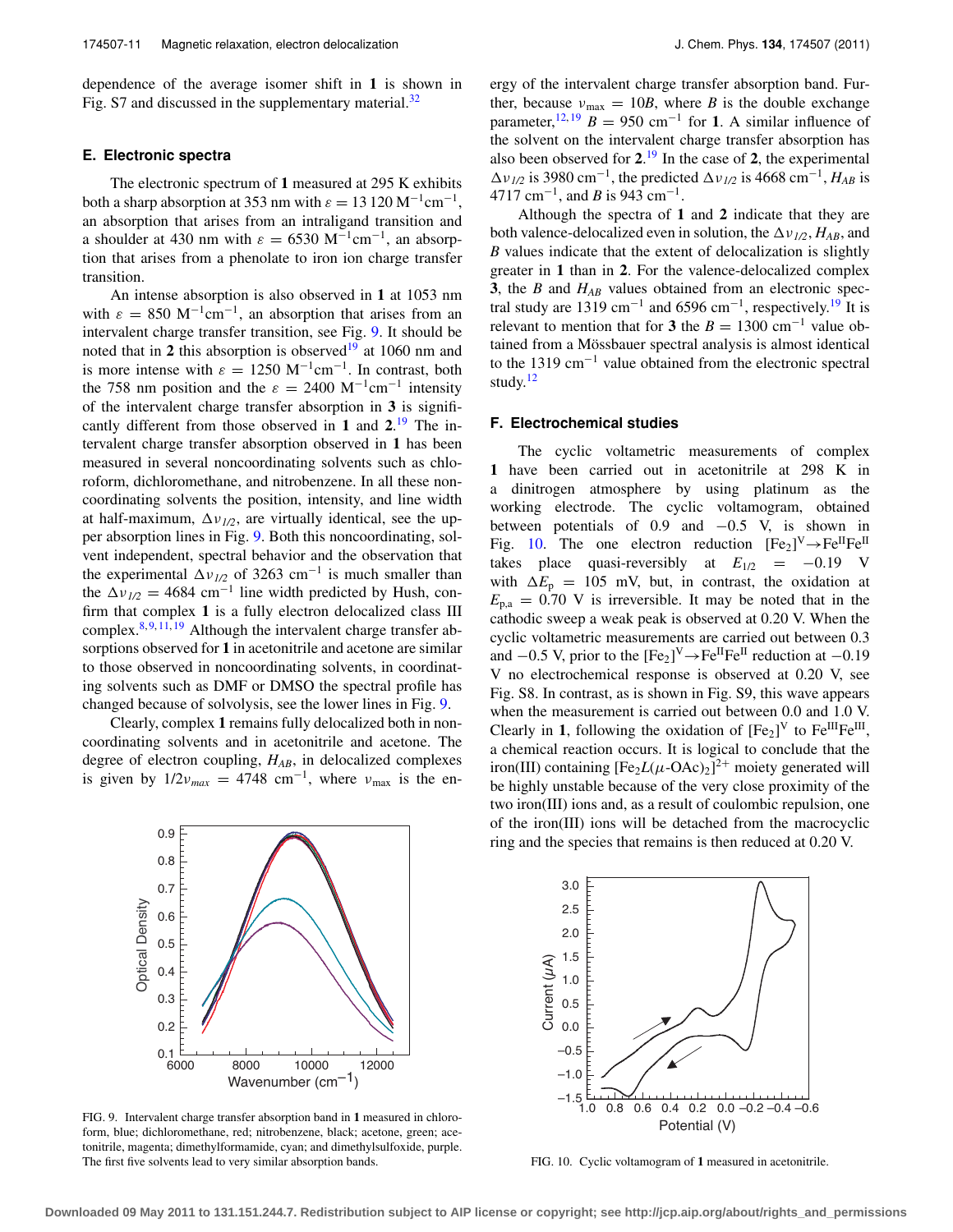## **IV. CONCLUSIONS**

To the best of our knowledge,  $[Fe<sub>2</sub>L(\mu-OAc)<sub>2</sub>]ClO<sub>4</sub>$ , **1**, is the first example of a fully valence-delocalized  $\text{Fe}^{2.5+}\text{Fe}^{2.5+}$ or  $[Fe_2]$ <sup>V</sup> binuclear complex in which the electron delocalization takes place between two crystallographically *inequivalent* iron sites. Further, **1** exhibits both a spin 9/2 ground state as a consequence of double exchange and single molecule magnetic behavior in agreement with a negative axial zerofield splitting parameter.

Although from the aspect of connectivity and chemical bonding the two iron sites in **1** seem rather similar, they must be crystallographically inequivalent because there is no symmetry operation that connects the two iron sites. Further, the coordination environments at the two iron cations are sufficiently different that the two sites exhibit significantly different Mössbauer-spectral hyperfine parameters, albeit parameters that are characteristic of a class III fully electron-delocalized mixed valence  $[{\rm Fe}_2]^{\rm V}$  complex. Between 5.25 and 11 K the two spectral components exhibit slightly different isomer shifts and different quadrupole interactions and hyperfine fields; both sets of parameters are intermediate between those expected of high-spin iron(II) and high-spin iron(III) ions.

The absorption spectrum of **1** exhibits a strong intervalence charge transfer band at 1053 nm, a band that corresponds to an electron transfer parameter, *B*, of 950 cm<sup>-1</sup>.

The magnetic properties indicate that **1** is paramagnetic with an  $S = 9/2$  ground state, a spin-state that results from a combination of magnetic double exchange coupling through electron delocalization in the  $[Fe_2]$ <sup>V</sup> binuclear complex. The analysis, between 2 and 300 K, of the ensemble of magnetic properties of **1**, i.e., the temperature dependence of the dcmagnetic susceptibility, the low-temperature field dependence of the dc magnetization, and the variable-frequency ac magnetic susceptibility, yields the following parameters, including the experimental inaccuracies, an isotropic exchange coupling parameter, *J*, of  $-32(2)$  cm<sup>-1</sup> for a double-exchange parameter, *B*, of 950 cm<sup>-1</sup>, a uniaxial zero-field parameter,  $D_{9/2}$ , of <sup>−</sup>0.9(1) cm−1, a rhombic zero-field parameter, |*E*9/2|, of 0.1(1) cm<sup>-1</sup>, and  $g = 1.95(5)$ , and an effective magnetic relaxation barrier, *U*eff, of 9.8 cm−<sup>1</sup> and an attempt time of relaxation,  $\tau_0$ , of 4.2 × 10<sup>-7</sup> s.

The analysis of the temperature dependence of the average hyperfine field between 5.25 and 30 K yields a  $|D_{9/2}|$  $= 0.9$  cm<sup>-1</sup> in excellent agreement with the magnetic measurements and the analysis of the relaxation frequency of the hyperfine field between 5.25 and 85 K yields an activation energy of 17 cm−1. In view of the *D* value, a maximum theoretical relaxation barrier of  $(S^2 - 1/4)|D| = 18$  cm<sup>-1</sup> is expected. Hence, both magnetic and Mössbauer spectral measurements give reasonable estimates of the relaxation barrier of the spin 9/2 binuclear complex.

## **ACKNOWLEDGMENTS**

The authors thank Professor J. R. Long for the use of the SQUID magnetometer, Professor Charles E. Johnson for helpful discussions during the course of this work, and Dr. R. P. Hermann for help with some programming code. Financial support from the Government of India through the Department of Science and Technology (grants SR/S1/IC-12/2008), the Council for Scientific and Industrial Research for a fellowship to S.H., the University Grants Commission for a Fellowship to S.S., and the Fonds National de la Recherche Scientifique, Belgium (grants 9.456595 and 1.5.064.05) is gratefully acknowledged.

- <span id="page-11-0"></span><sup>1</sup>R. Sessoli, H. L. Tsai, A. R. Schake, S. Wang, J. B. Vincent, K. Folting, D. Gatteschi, G. Christou, and D. N. Hendrickson, [J. Am. Chem. Soc.](http://dx.doi.org/10.1021/ja00058a027) **115**, 1804 (1993); R. Sessoli, D. Gatteschi, A. Caneschi, and M. A. Novak, [Na](http://dx.doi.org/10.1038/365141a0)[ture \(London\)](http://dx.doi.org/10.1038/365141a0) **365**, 141(1993); C. P. Berlinguette, D. Vaughn, C. Cañada-Vilalta, J. R. Galán-Mascarós, and K. R. Dunbar, [Angew. Chem., Int. Ed.](http://dx.doi.org/10.1002/anie.200250479) **42**, 1523 (2003); E. J. Schelter, A. V. Prosvirin, and K. R. Dunbar, [J. Am.](http://dx.doi.org/10.1021/ja047088r) [Chem. Soc.](http://dx.doi.org/10.1021/ja047088r) **126**, 15004 (2004).
- $2Y.$  Song, P. Zhang, X.-M. Ren, X.-F. Shen, Y.-Z. Li, and X.-Z. You, [J. Am.](http://dx.doi.org/10.1021/ja042334k) [Chem. Soc.](http://dx.doi.org/10.1021/ja042334k) **127**, 3708 (2005); J. H. Lim, J. H. Yoon, H. C. Kim, and C. S. Hong, [Angew. Chem., Int. Ed.](http://dx.doi.org/10.1002/anie.200601759) **45**, 7424 (2006); C. J. Milios, A. Vinslava, W. Wernsdorfer, S. Moggach, S. Parsons, S. P. Perlepes, G. Christou, and E. K. Brechin, [J. Am. Chem. Soc.](http://dx.doi.org/10.1021/ja068961m) **129**, 2754 (2007).
- <span id="page-11-1"></span><sup>3</sup>C.-F. Wang, J.-L. Zuo, B. M. Bartlett, Y. Song, J. R. Long, and X.-Z. You, [J. Am. Chem. Soc.](http://dx.doi.org/10.1021/ja061788+) **128**, 7162 (2006); D. E. Freedman, D. M. Jenkins, A. T. Iavarone, and J. R. Long, [J. Am. Chem. Soc.](http://dx.doi.org/10.1021/ja077527x) **130**, 2884 (2008); D. Yoshihara, S. Karasawa, and N. Koga, [J. Am. Chem. Soc.](http://dx.doi.org/10.1021/ja802895d) **130**, 10460 (2008); P.-H. Lin, T. J. Burchell, L. Ungur, L. F. Chibotaru, W. Wernsdorfer, and M. Murugesu, [Angew. Chem., Int. Ed.](http://dx.doi.org/10.1002/anie.200903199) **48**, 9489 (2009).
- <span id="page-11-2"></span>4S. L. Castro, Z. Sun, C. M. Grant, J. C. Bollinger, D. N. Hendrickson, and G. Christou, [J. Am. Chem. Soc.](http://dx.doi.org/10.1021/ja9732439) **120**, 2365 (1998); S. M. J. Aubin, N. R. Dilley, L. Pardi, J. Krzystek, M. W. Wemple, L.-C. Brunel, M. B. Maple, G. Christou, and D. N. Hendrickson, [J. Am. Chem. Soc.](http://dx.doi.org/10.1021/ja974241r) **120**, 4991 (1998); A. L. Barra, A. Caneschi, A. Cornia, F. Fabrizi de Biani, D. Gatteschi, C. Sangregorio, R. Sessoli, and L. Sorace, [J. Am. Chem. Soc.](http://dx.doi.org/10.1021/ja9818755) **121**, 5302 (1999); E. M. Rumberger, S. J. Shah, C. C. Beedle, L. N. Zakharov, A. L. Rheingold, and D. N. Hendrickson, [Inorg. Chem.](http://dx.doi.org/10.1021/ic048316l) **44**, 2742 (2005).
- <span id="page-11-3"></span>5H. Oshio, N. Hoshino, T. Ito, and M. Nakano, [J. Am. Chem. Soc.](http://dx.doi.org/10.1021/ja0487933) **126**, 8805 (2005); S. Maheswaran, G. Chastanet, S. J. Teat, T. Mallah, R. Sessoli, W. Wernsdorfer, and R. E. P. Winpenny, [Angew. Chem., Int. Ed.](http://dx.doi.org/10.1002/anie.200501265) **44**, 5044 (2005); N. E. Chakov, S.-C. Lee, A. G. Harter, P. L. Kuhns, A. P. Reyes, S. O. Hill, N. S. Dalal, W. Wernsdorfer, K. A. Abboud, and G. Christou, [J.](http://dx.doi.org/10.1021/ja060796n) [Am. Chem. Soc.](http://dx.doi.org/10.1021/ja060796n) **128**, 6975 (2006); C. Lampropoulos, G. Redler, S. Data, K. A. Abboud, S. Hill, and G. Christou, [Inorg. Chem.](http://dx.doi.org/10.1021/ic901480y) **49**, 1325 (2010).
- <span id="page-11-4"></span>6M. Ferbinteanu, H. Miyasaka, W. Wernsdorfer, K. Nakata, K. Sugiura, M. Yamashita, C. Coulon, and R. Clérac, [J. Am. Chem. Soc.](http://dx.doi.org/10.1021/ja0468123) **127**, 3090 (2005); D. Li, S. Parkin, G. Wang, G. T. Yee, A. V. Prosvirin, and S. M. Holmes, [Inorg. Chem.](http://dx.doi.org/10.1021/ic048367i) **44**, 4903 (2005); H. Miyasaka, H. Takahashi, T. Madanbashi, K. Sugiura, R. Clérac, and H. Nojiri, [In](http://dx.doi.org/10.1021/ic0505753)[org. Chem.](http://dx.doi.org/10.1021/ic0505753) **44**, 6969 (2005); D. Li, S. Parkin, G. Wang, G. T. Yee, R. Clérac, W. Wernsdorfer, and S. M. Holmes, [J. Am. Chem. Soc.](http://dx.doi.org/10.1021/ja058626i) **128**, 4214 (2006); T. Glaser, M. Heidemeier, T. Weyhermüller, R.-D. Hoffmann, H. Rupp, and P. Müller, [Angew. Chem., Int. Ed.](http://dx.doi.org/10.1002/anie.200600712) **45**, 6033 (2006); J. M. Zadrozny, D. E. Freedman, D. M. Jenkins, T. D. Harris, A. T. Iavarone, C. Mathonière, R. Clérac, and J. R. Long, [Inorg. Chem.](http://dx.doi.org/10.1021/ic101132z) **49**, 8886 (2010); Y.-Z. Zhang, B.-W. Wang, O. Sato, and S. Gao, [Chem. Commun.](http://dx.doi.org/10.1039/c0cc01581d) **46**, 6959 (2010).
- <span id="page-11-5"></span>7C. Zener, [Phys. Rev.](http://dx.doi.org/10.1103/PhysRev.82.403) **82**, 403 (1951); P. W. Anderson and H. Hasegawa, [Phys. Rev.](http://dx.doi.org/10.1103/PhysRev.100.675) **100**, 675 (1955).
- <span id="page-11-12"></span><span id="page-11-6"></span>8M. B. Robin and P. Day, [Adv. Inorg. Chem. Radiochem.](http://dx.doi.org/10.1016/S0065-2792(08)60179-X) **10**, 247 (1967).
- 9G. C. Allen and N. S. Hush, [Prog. Inorg. Chem.](http://dx.doi.org/10.1002/SERIES2229) **8**, 357 (1967); N. S. Hush, [Prog. Inorg. Chem.](http://dx.doi.org/10.1002/SERIES2229) **8**, 391 (1967).
- 10C. Creutz and H. Taube, [J. Am. Chem. Soc.](http://dx.doi.org/10.1021/ja00785a016) **95**, 1086 (1973); D. O. Cowan, C. LeVanda, J. Park, and F. Kaufman, [Acc. Chem. Res.](http://dx.doi.org/10.1021/ar50061a001) **6**, 1 (1973).
- <span id="page-11-8"></span><span id="page-11-7"></span>11G. Blondin and J.-J. Girerd, [Chem. Rev.](http://dx.doi.org/10.1021/cr00106a001) **90**, 1359 (1990).
- 12X.-Q. Ding, E. L. Bominaar, E. Bill, H. Winkler, A. X. Trautwein, S. Drüeke, P. Chaudhuri, and K. Wieghardt, [J. Chem. Phys.](http://dx.doi.org/10.1063/1.458460) **92**, 178 (1990).
- <span id="page-11-9"></span>13D. R. Gamelin, E. L. Bominaar, M. L. Kirk, K. Wieghardt, and E. J. Solomon, [J. Am. Chem. Soc.](http://dx.doi.org/10.1021/ja9536633) **118**, 8085 (1996).
- <span id="page-11-10"></span>14B. Bechlars, D. M. D'Alessandro, D. M. Jenkins, A. T. Iavarone, S. D. Glover, C. P. Kubiak, and J. R. Long, [Nat. Chem.](http://dx.doi.org/10.1038/nchem.585) **3**, 362 (2010).
- <span id="page-11-11"></span>15D. A. Garanin and E. M. Chudnovsky, [Phys. Rev. B](http://dx.doi.org/10.1103/PhysRevB.56.11102) **56**, 11102 (1997); M. N. Leuenberger and D. Loss, [Nature \(London\)](http://dx.doi.org/10.1038/35071024) **410**, 789 (2001); M. H. Jo, J. E. Grose, K. Baheti, M. M. Deshmukh, J. J. Sokol, E. M. Rumberger,